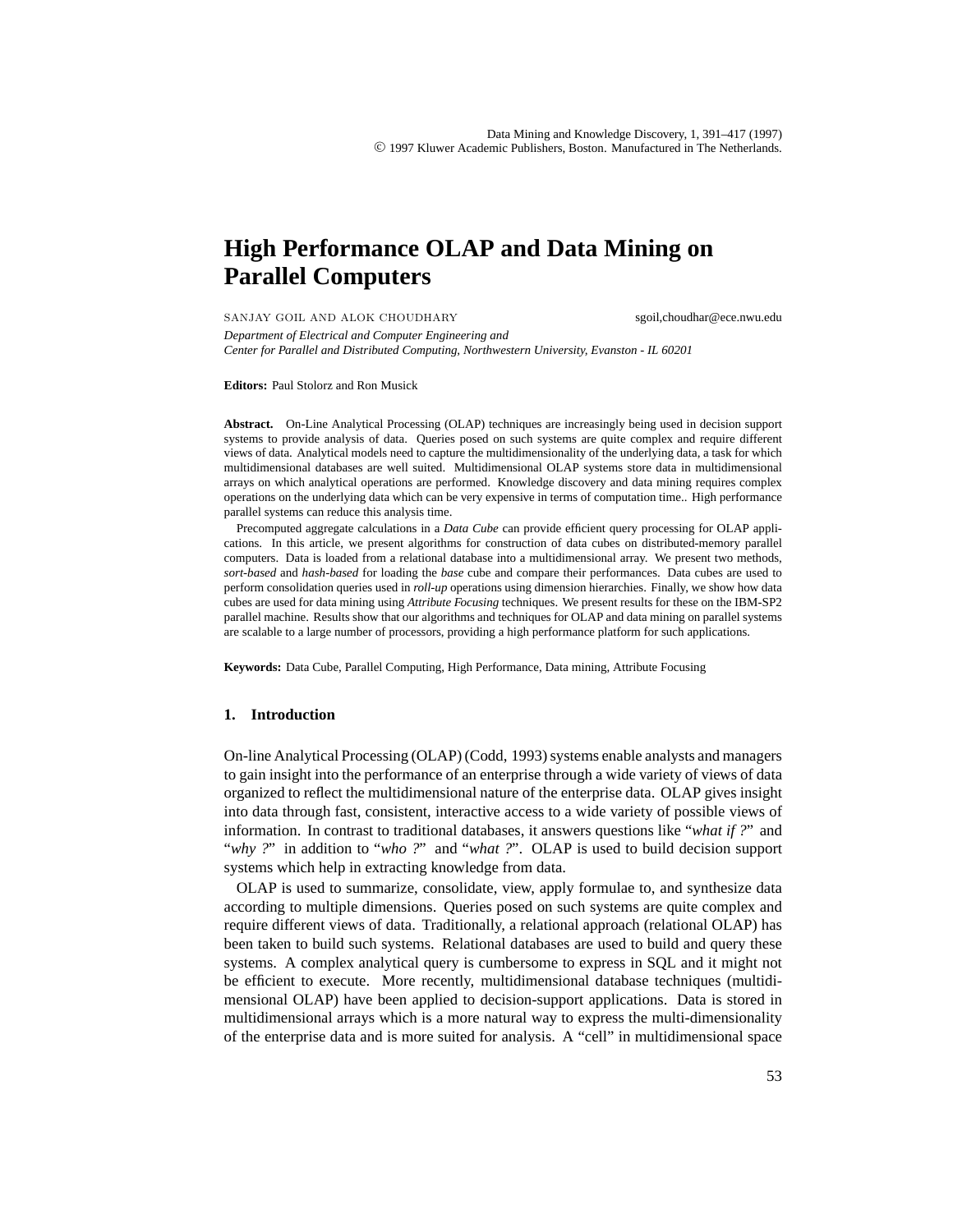represents a tuple, with the attributes of the tuple identifying the location of the tuple in the multidimensional space and the measure values represent the content of the cell.

Data mining can be viewed as an automated application of algorithms to detect patterns and extract knowledge from data (Fayyad, et al.). An algorithm that enumerates patterns from, or fits models to, data is a data mining algorithm. Data mining is a step in the overall concept of knowledge discovery in databases (KDD). Large data sets are analyzed for searching patterns and discovering rules. Automated techniques of data mining can make OLAP more useful and easier to apply in the overall scheme of decision support systems. Data mining techniques like *Associations, Classification, Clustering and Trend analysis* (Fayyad, et al.) can be used together with OLAP to discover knowledge from data.

An approach to data mining called Attribute Focusing targets the end-user by using algorithms that lead the user through the analysis of data. Attribute Focusing has been successfully applied in discovering interesting patterns in the NBA (Bhandari, et al., 1996) and other applications. Earlier applications of this technique were to software process engineering (Bhandari, et al., 1993). Since data cubes have aggregation values on combinations of attributes already calculated, the computations of attribute focusing are greatly facilitated by data cubes. We present a parallel algorithm to calculate the "interestingness" function used in attribute focusing on the data cube.

Typically, large amounts of data are analyzed for OLAP and data mining applications. Ad-hoc analytical queries are posed by analysts who expect the system to provide realtime performance. Parallel computers can be used in such a scenario for a variety of reasons. Scalable solutions can build a highly accurate data mining model quicker. Mining large databases and constructing complex models take a large amount of computing power which can take hours of valuable time. Scalable parallel systems can reduce this wait time to minutes or even seconds, thus increasing productivity and better understanding of the knowledge discovery process. The use of many processors enables the use of more memory and a larger database can be handled in the main memory attached to the processors. We have currently considered main-memory databases. Extensions to disks using parallel I/O will be future work.

In this article we present scalable parallel algorithm and techniques for OLAP in multidimensional databases. Parallel construction and maintenance of data cubes and their use for OLAP queries is shown. Results show that our implementations are scalable to a large number of processors. Consolidation queries make use of hierarchies on dimensions to make OLAP queries possible at different levels of detail. We show the performance of these algorithms on the OLAP Council benchmark (OLAP) which models a real OLAP environment on a IBM SP-2 parallel machine. The IBM SP-2 is a network of RS/6000 workstations connected together on a high speed communication switch, which is fast getting popular as a parallel computing platform. We show the use of data cubes to perform data mining by using attribute focusing to find two-way associations between attributes. These can easily be extended to n-way associations. To the best of our knowledge, this is the first effort on high performance parallel computation of data cubes for MOLAP and data mining using them.

The rest of the paper is organized as follows. Section 2 gives an overview of the data cube and its operators. The model of parallel computation we have used is given in Section 3. Section 4 presents the issues in data cube construction. Section 5 presents parallel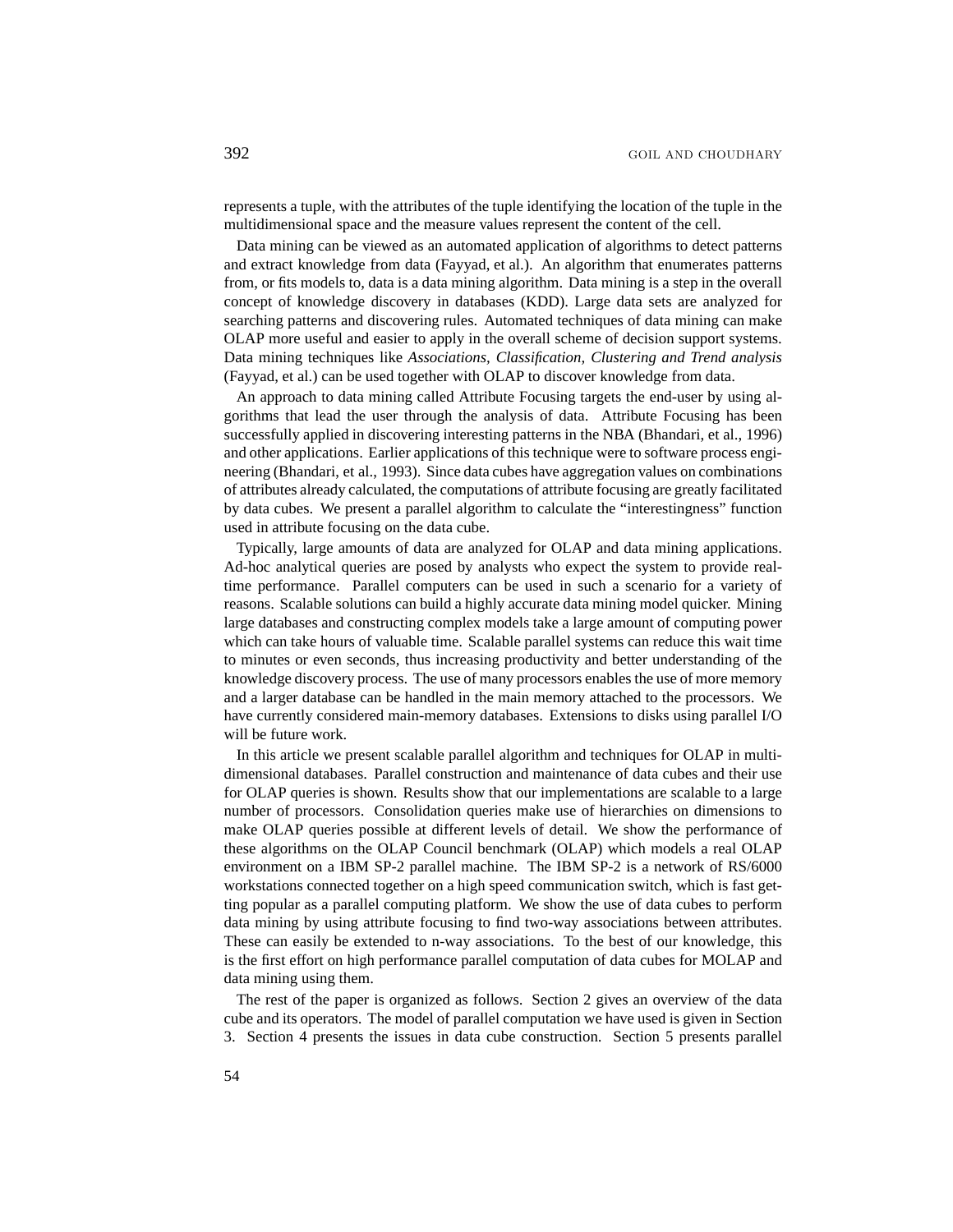data cube construction for MOLAP. Section 6 gives results for a OLAP council benchmark suite on the IBM-SP2 parallel machine. Section 7 presents consolidation queries that use hierarchies defined on the various dimensions. Section 8 describes data mining on data cubes with results on the IBM-SP2. Section 9 concludes the article.

# **2. Data Cube**

The Data cube operator was introduced recently by Gray et. al (1996)to support multiple aggregates. Data cube computes aggregates along all possible combinations of dimensions. This operation is useful for answering OLAP queries which use aggregation on different combinations of attributes. Data can be organized into a data cube by calculating all possible combinations of GROUP-BYs. For a dataset with k attributes this would lead to  $2<sup>k</sup>$  GROUP-BY calculations. In this article we present algorithms for calculating the data cube using multidimensional arrays on a distributed memory parallel computer.

The cube treats each of the k aggregation attributes as a dimension in  $k$ -space. An aggregate of a particular set of attribute values is a point in this space. The set of points form a  $k$ -dimensional cube. Aggregate functions are classified into three categories as shown in Table 1. *Distributive* functions allow partitions of the input set to be aggregated separately and later combined. *Algebraic* functions can be expressed in terms of other distributive functions, e.g. *average()* can be expressed as the ratio of *sum()* and *count()*. *Holistic* functions, such as *median()* cannot be computed in parts and combined.

| Category            | Examples                                                  |  |
|---------------------|-----------------------------------------------------------|--|
| <b>Distributive</b> | Sum(), Count(), Minimum(), Maximum()                      |  |
| Algebraic           | Average(), Standard Deviation(), $MaxN()$ argest values), |  |
|                     | $MinN()$ (N smallest values), Center of Mass()            |  |
| Holistic            | Median(), MostFrequent()(i.e. Mode()), Rank()             |  |

# *2.1. Operations on the Data Cube*

Data Cube operators generalize the histogram, cross-tabulation, roll-up, drill-down and subtotal constructs required by financial databases. The following operations can be defined on the data cube.

- **Pivoting:** This is also called *rotating* and involves rotating the cube to change the dimensional orientation of a report or page on display. It may consist of swapping the two dimensions (row and column in a 2D-cube) or introducing another dimension instead of some dimension already present in the cube.
- **Slicing-dicing :** This operation involves selecting some subset of the cube. For a fixed attribute value in a given dimension, it reports all the values for all the other dimensions. It can be visualized as *slice* of the data in a 3D-cube.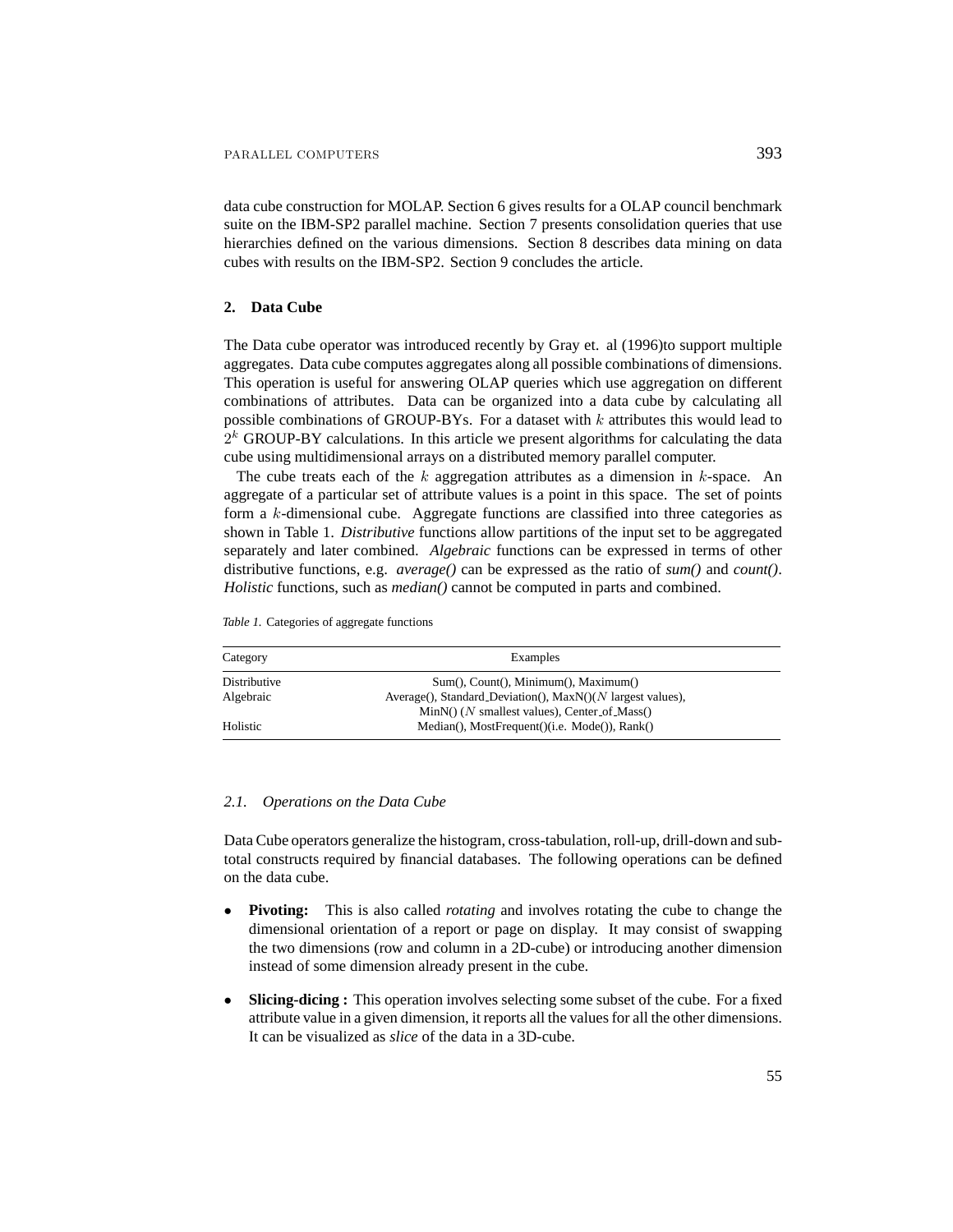- **Roll-up :** Some dimensions have a hierarchy defined on them. Aggregations can be done at different levels of hierarchy. Going up the hierarchy to higher levels of generalization is known as roll-up. For example, aggregating the dimension up the hierarchy ( $day \rightarrow month \rightarrow quarter.$ ) is a roll-up operation.
- **Drill-down:** This operation traverses the hierarchy from lower to higher levels of detail. Drill-down displays detail information for each aggregated point.
- Trend analysis over sequential time periods





Figure 1 shows a multidimensional database with *product*, *date*, *supplier* as *dimensions* and *sales* as a *measure*. Partitioning a dataset into dimensions and measures is a design choice. Dimensions usually have a hierarchy associated with them, which specify aggregation levels and the granularity of viewing data. For example  $day \rightarrow month \rightarrow quarter \rightarrow$ year is a hierarchy on date.

An aggregate of an attribute is represented by introducing a new value *ALL*. The data cube operator is the n-dimensional generalization of the group-by operator. Consider the following query which uses the cube operator.

**SELECT Model, Year, Color, SUM(sales) AS Sales FROM Sales WHERE Model in 'Ford', 'Chevy' AND Year BETWEEN 1990 AND 1992 GROUP BY CUBE(Model, Year, Color);**

 $2^N - 1$  aggregate calculations are needed for a N-dimensional data cube. For example,  $2<sup>3</sup> = 8$  group-bys are calculated for the above query: {Model, Year, Color}, {Model, Year}, {Model, Color}, {Year, Color}, {Model}, {Year}, {Color} and ALL, as shown in Figure 2.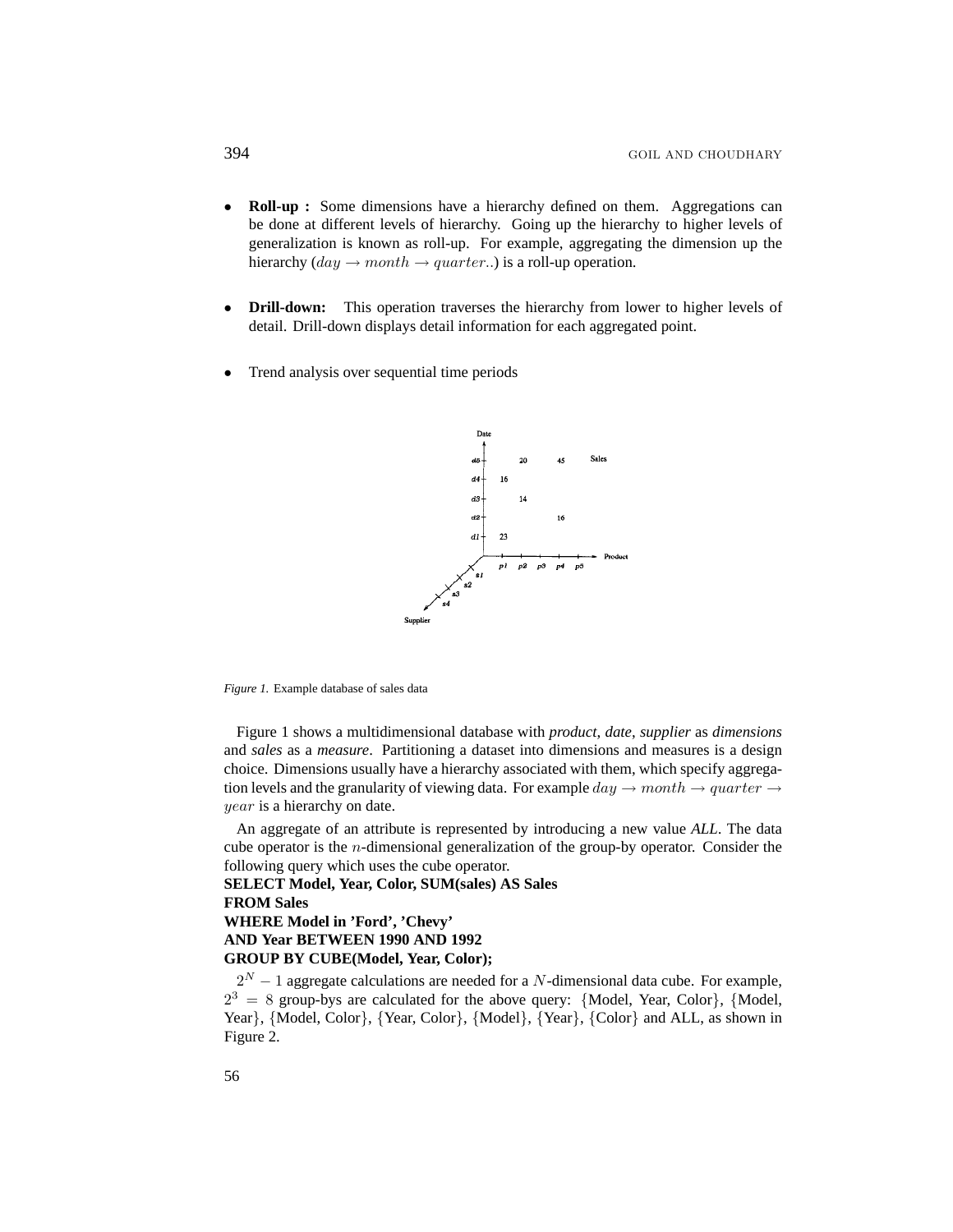| Model                     | Year                    | Color       | <b>Sales</b>     |
|---------------------------|-------------------------|-------------|------------------|
| Chevy                     | 1990                    | Blue        | 87               |
| Chevy                     | 1990                    | Red         | 5                |
| Chevy                     | 1990                    | <b>ALL</b>  | 92               |
| $\overline{\text{Chevy}}$ | ALL                     | Blue        | 87               |
| Chevy                     | ALL                     | Red         | 5                |
| Chevy                     | <b>ALL</b>              | <b>ALL</b>  | $\overline{92}$  |
| Ford                      | 1990                    | Blue        | 99               |
| Ford                      | 1990                    | Green       | 64               |
| Ford                      | 1990                    | <b>ALL</b>  | 163              |
| Ford                      | 1991                    | <b>Blue</b> | 7                |
| Ford                      | 1991                    | Red         | 8                |
| Ford                      | 1991                    | <b>ALL</b>  | $\overline{15}$  |
| Ford                      | <b>ALL</b>              | Blue        | $\overline{106}$ |
| Ford                      | <b>ALL</b>              | Green       | 64               |
| Ford                      | ALL                     | Red         | 8                |
| <b>ALL</b>                | 1990                    | Blue        | 186              |
| <b>ALL</b>                | 1990                    | Green       | $\overline{64}$  |
| <b>ALL</b>                | 1991                    | Blue        | 7                |
| <b>ALL</b>                | 1991                    | Red         | 8                |
| Ford                      | $\overline{\text{AL}}$  | <b>ALL</b>  | 178              |
| <b>ALL</b>                | 1990                    | <b>ALL</b>  | $\overline{255}$ |
| <b>ALL</b>                | 1991                    | <b>ALL</b>  | 15               |
| ALL                       | ALL                     | Blue        | 193              |
| <b>ALL</b>                | ALL                     | Green       | 64               |
| <b>ALL</b>                | $\overline{\text{ALL}}$ | Red         | 13               |
| <b>ALL</b>                | <b>ALL</b>              | <b>ALL</b>  | 270              |

| Model | Year | Color | Sales                    |
|-------|------|-------|--------------------------|
| Chevy | 1990 | Red   | $\overline{\mathcal{L}}$ |
| Chevy | 1990 | Blue  | 87                       |
| Ford  | 1990 | Green | 64                       |
| Ford  | 1990 | Blue  | 99                       |
| Ford  | 1991 | Red   | 8                        |
| Ford  | 1991 | Blue  | 7                        |

*Figure 2.* Data cube Illustration using a relation

# *2.2. OLAP Alternatives*

Traditionally, OLAP systems have been build on top of a relational database system. These are referred to as relational OLAP (ROLAP). An OLAP engine is built on top of a relational database. This generates analytical queries in SQL which may become cumbersome for complex queries and affect performance. Relational systems have to embed a multidimensional view on the underlying data. Alternatively, multidimensional OLAP (MOLAP) systems have appeared only recently. These use multidimensional databases modeled as multidimensional arrays for OLAP operations. An intuitive view of data provides a sophisticated analytical functionality and support for complex queries. Data relationships are modeled more naturally and intuitively.

Spatial databases (Guting, 1994) represent and model geometric objects (points, lines, polygons etc.) in multidimensional space. MOLAP data can be considered as points in the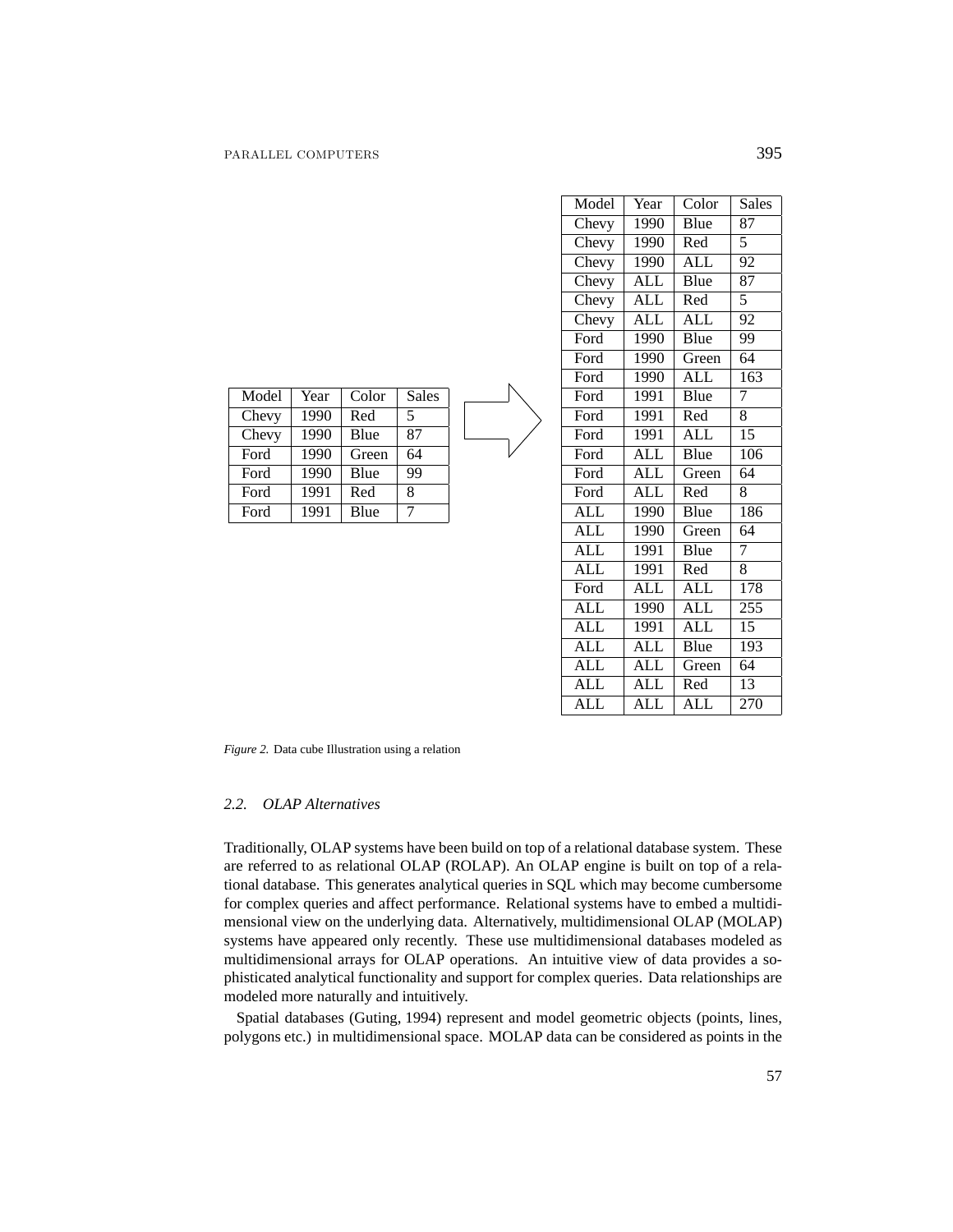multidimensional space of attributes and benefit from some spatial database techniques. The operations in OLAP although different from the operations, such as *overlap*, *containment* etc., used in spatial databases can benefit from the spatial indexing structures developed for spatial databases.

# **3. Communication Costs**

Distributed Memory Parallel Computers (shared-nothing machines) consist of a set of processors (tens to a few hundred) connected through an interconnection network. The memory is physically distributed across the processors. Interaction between processors is through message passing. Popular interconnection topologies are 2D meshes (Paragon, Delta), 3D meshes (Cray T3D), hypercubes (nCUBE), fat tree (CM5) and multistage networks (IBM-SP2).

Most of these machines have cut-through routed networks which will be used for modeling the communication cost of our algorithms. For a lightly loaded network, a message of size  $m$  traversing  $d$  hops of a cut-through (CT) routed network incurs a communication delay given by  $T_{comm} = t_s + t_h d + t_w m$ , where  $t_s$  represents the handshaking costs,  $t_h$  represents the signal propagation and switching delays and  $t_w$  represents the inverse bandwidth of the communication network. The startup time  $t<sub>s</sub>$  is often large, and can be several hundred machine cycles or more. The per-word transfer time  $t_w$  is determined by the link bandwidth.  $t_w$  is often higher (an order to two orders of magnitude is typical) than  $t_c$ , the time to do a unit computation on data available in the cache.

Parallelization of applications requires distributing some or all of the data structures among the processors. Each processor needs to access all the non-local data required for its local computation. This generates aggregate or collective communication structures.

Several algorithms have been described in the literature for these primitives and are part of standard textbooks (Kumar, et al., 1994). The use of collective communication provides a level of architecture independence in the algorithm design. It also allows for precise analysis of an algorithm by replacing the cost of the primitive for the targeted architecture. Table 2 provides a complexity analysis of these operations on a multi-staged network.

*Table 2.* Running times of various parallel primitives on a multi-staged network

| Primitive                | Running time on $p$ processors     |  |
|--------------------------|------------------------------------|--|
| <b>Broadcast</b>         | $O((t_s + t_w m) \log p)$          |  |
| Reduce                   | $O((t_s + t_w m) \log p)$          |  |
| Parallel Prefix          | $O((t_s + t_w) \log p)$            |  |
| Gather                   | $O(t_s \log p + t_w mp)$           |  |
| All-to-All Communication | $O((t_s + t_w m)p + t_h p \log p)$ |  |

These costs are used in the analysis of the algorithms presented in the next section.

- 1. **Broadcast.** In a Broadcast operation, one processor has a message of size m to be broadcast to all other processors.
- 2. **Reduce.** Given a vector of size m on each processor and a binary associative operation, the Reduce operation computes a resultant vector of size  $m$  and stores it on every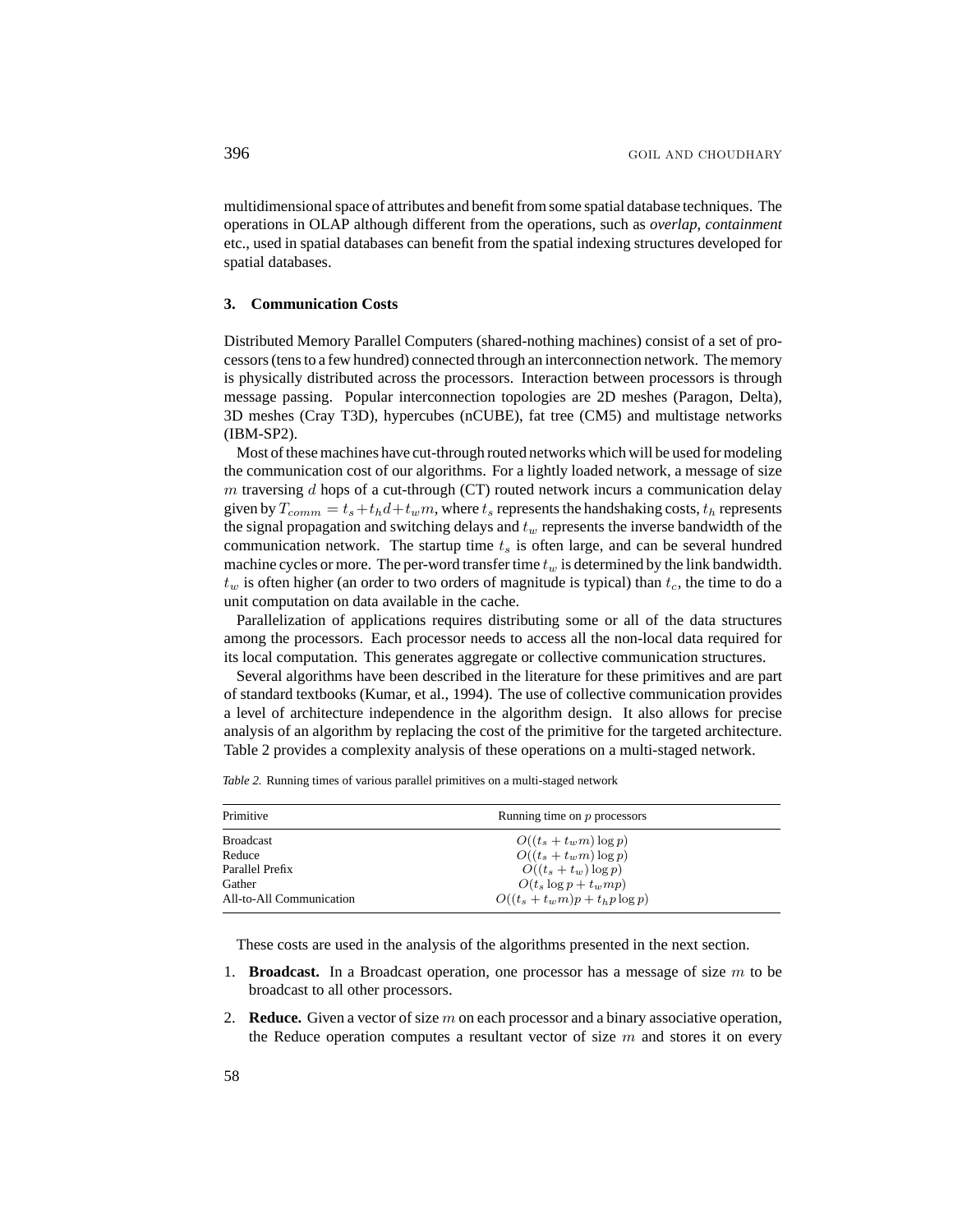processor. The  $i^{th}$  element of the resultant vector is the result of combining the  $i^{th}$ element of the vectors stored on all the processors using the binary associative operation.

- 3. **Parallel Prefix.** Suppose that  $x_0, x_1, \ldots, x_{p-1}$  are p data elements with processor  $P_i$ containing  $x_i$ . Let  $\otimes$  be a binary associative operation. The Parallel Prefix operation stores the value of  $x_0 \otimes x_1 \otimes \ldots \otimes x_i$  on processor  $P_i$ .
- 4. **Gather.** Given a vector of size m on each processor, the Gather operation collects all the data and stores the resulting vector of size mp in one of the processors.
- 5. **All-to-All Communication.** In this operation each processor sends a distinct message of size m to every processor.

#### **4. Data Cube Construction**

Several optimizations can be done over the naive method of calculating each aggregate separately from the initial data (Gray, et al., 1996).

- 1. **Smallest Parent:** For computing a group-by this selects the smallest of the previously computed group-bys from which it is possible to compute the group-by. Consider a four attribute cube  $(ABCD)$ . Group-by AB can be calculated from  $ABCD$ , ABD and ABC. Clearly sizes of ABC and ABD are smaller than that of ABCD and are better candidates. The actual choice will be made by picking the smaller of ABC and ABD.
- 2. **Effective use of Cache:** This aims at using the cache effectively by computing the group-bys in such an order that the next group-by calculation can benefit from the cached results of the previous calculation. This can be extended to disk based data cubes by reducing disk I/O and caching in main memory. For example, after computing  $ABC$  from  $ABCD$  we compute AB followed by A. In MOLAP systems the sizes of the intermediate levels are fixed and the order can be determined easily.
- 3. **Minimize inter-processor Communication:** Communication is involved among the processors to calculate the aggregates. The order of computation should minimize the communication among the processors because inter-processor communication costs are typically higher than computation costs. For example,  $BC \rightarrow C$  will have a higher communication cost to first aggregate along B and then divide C among the processors in comparison to  $CD \rightarrow C$  where a local aggregation on each processor along D will be sufficient.

Optimizations 1 and 2 are normally considered for a uniprocessor model. Optimization 3 is an added and important consideration for a parallel implementation to reduce the overheads from communication costs.

A lattice framework to represent the hierarchy of the group-bys was introduced in (Harinarayan, et al.). This is an elegant model for representing the dependencies in the calculations and also to model costs of the aggregate calculations. A scheduling algorithm can be applied to this framework substituting the appropriate costs of computation and communication. A lattice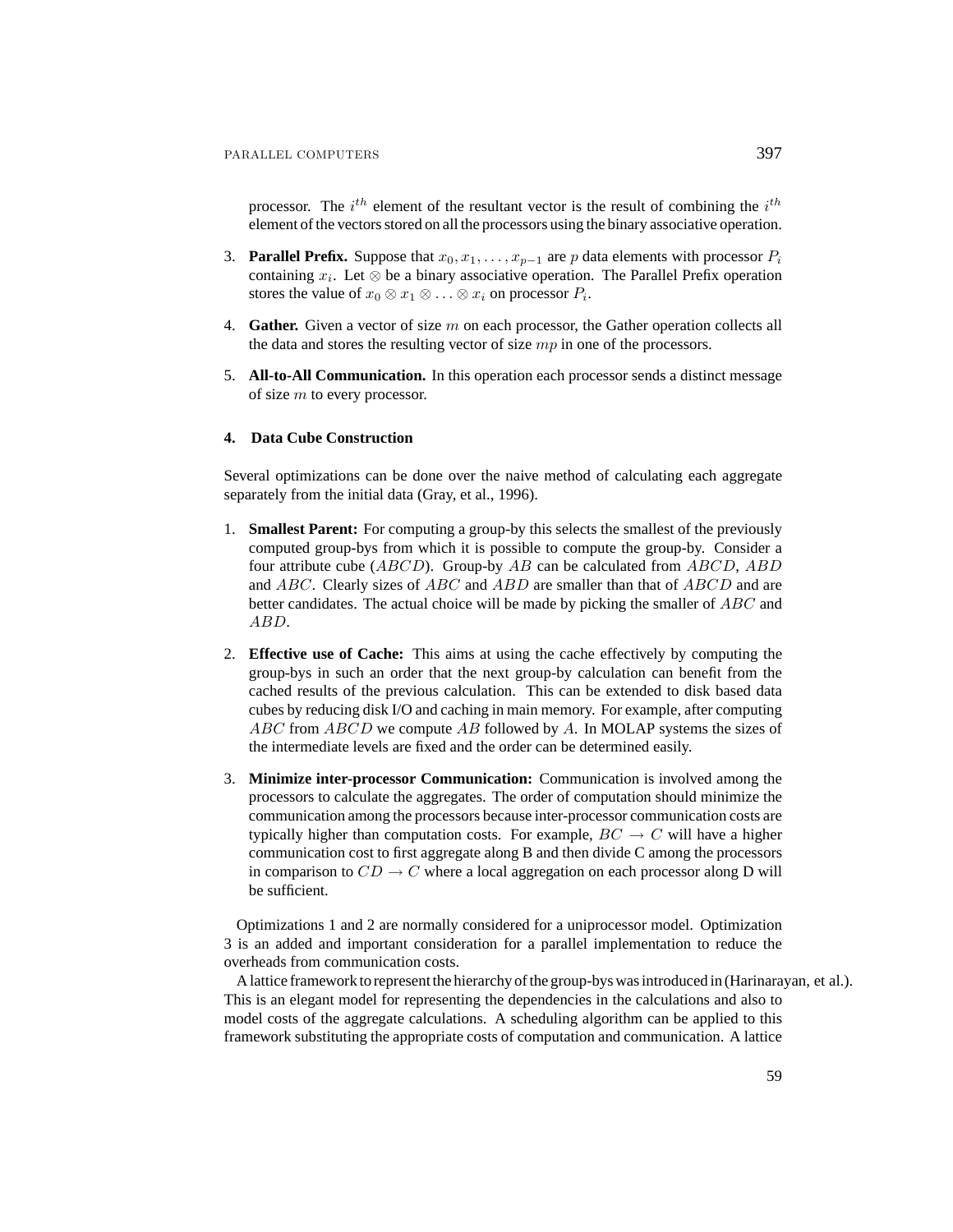

*Figure 3.* Lattice for cube operator

for the group-by calculations for a four-dimensional cube (ABCD) is shown in Figure 3. Each node represents an aggregate and an arrow represents a possible aggregate calculation which is also used to represent the cost of the calculation.

Calculation of the order in which the GROUP-BYs are created depends on the cost of deriving a lower order (one with a lower number of attributes) group-by from a higher order (also called the *parent*) group-by. For example, between ABD  $\rightarrow$  BD and BCD  $\rightarrow$ BD one needs to select the one with the lower cost. Cost estimation of the aggregation operations can be done by establishing a cost model. This is described later in the section on aggregation.

We assume that the total available memory on the processors is large enough to hold the datasets in memory. This is a reasonable assumption since most parallel machines these days have 128-256 MB main memory per node. With 16 nodes we can handle databases of size 2GB and larger datasets can be handled by increasing the number of processors. Hence, it is important to develop scalable algorithms to handle larger databases. In this article we develop in-memory algorithms to calculate the data cube. External algorithms are also being explored as part of this research.

# **5. Parallel Data Cube Construction for MOLAP**

We assume that data is provided as a set of tuples stored in a file and the number of distinct elements are given for each attribute. For illustration purposes, let  $A, B, C$  and  $D$  be the attributes in a dataset with  $D_a$ ,  $D_b$ ,  $D_c$  and  $D_d$  as the number of their distinct values, respectively. We assume that the number of distinct values in each dimension is known. However, the values are determined from the database by the algorithm. Without loss of generality, let  $D_a \ge D_b \ge D_c \ge D_d$ . If this is not the case, it can be made true by a simple renaming of the attributes. Let p be the number of processors, numbered  $P_0 \dots P_{p-1}$ , and N be the number of tuples.

Figure 4 shows the various steps in the data cube construction algorithm. Each step is explained in the next few subsections.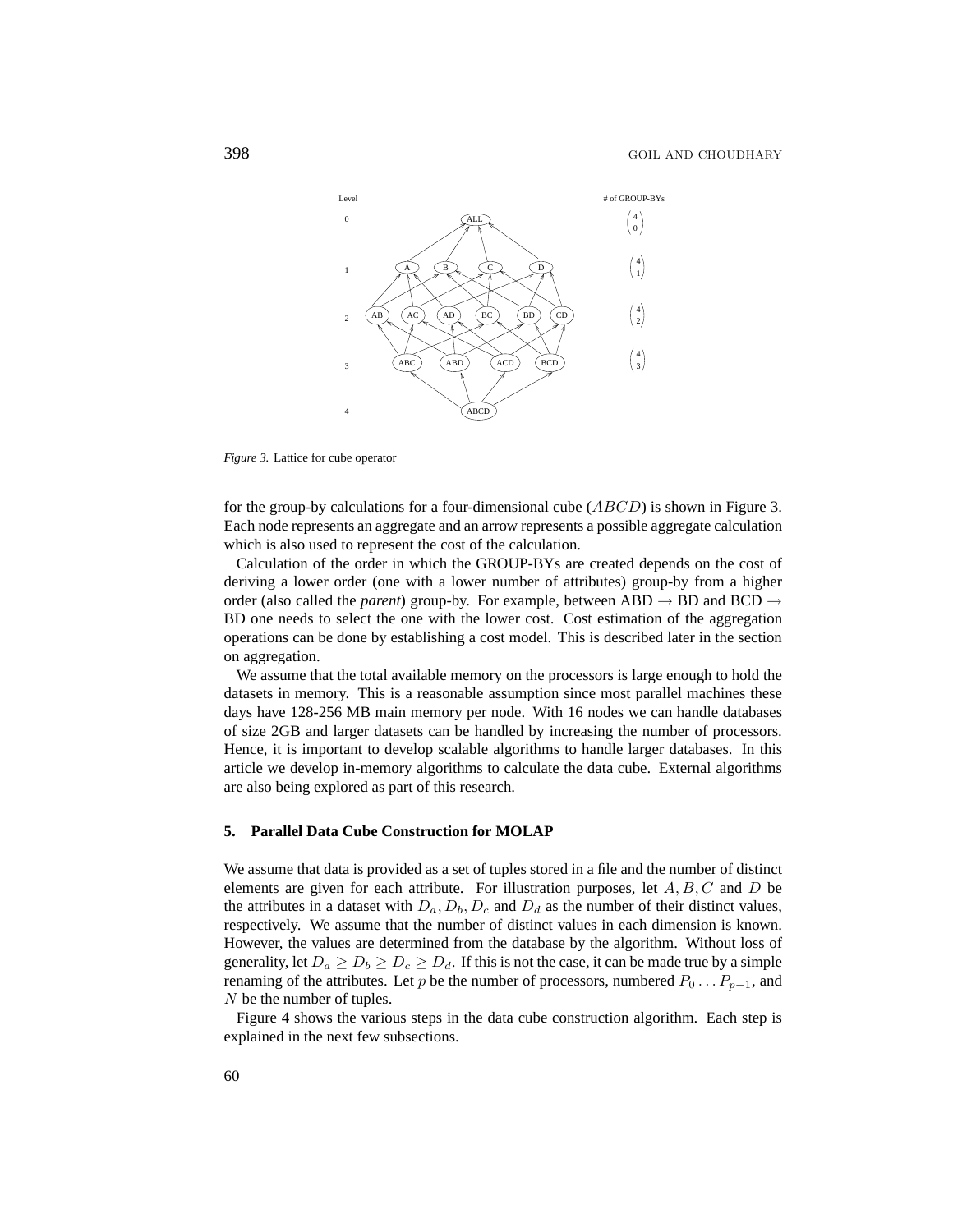- 1. Partition tuples between processors. (*Partitioning*)
- 2. Load tuples into multidimensional array. (*Loading*)
- 3. Generate schedule for order of group-by calculations.
- 4. Perform aggregation calculations. (*Aggregation*)
- 5. Redistribute/Assign sub-cubes to processors for query processing.
- 6. Define *local* and *distributed* hierarchies on all dimensions.

*Figure 4.* Parallel data cube construction and operations

First, the tuples are partitioned on p processors in a partitioning step. The *partitioning* phase is followed by a *loading* phase in which a multidimensional array is loaded on each processor from the tuples acquired after the partitioning phase. This creates the *base cube*. Loading can either be done by a hash-based method or a sort-based method. We have implemented both and have compared their scalability properties. This is followed by a *aggregation* phase which calculates the various aggregate sub-cubes. We describe each phase in the next few subsections.

# *5.1. Partitioning*

A sample based partitioning algorithm is used to partition the tuples among the processors. Attribute A is used in this partitioning. This is done to ensure the partitioning of data at the coarsest grain possible. This divides  $A$  nearly equally onto the processors and also establishes an order on A. If  $A_x \in P_i$  and  $A_y \in P_j$  then  $A_x \leq A_y$  for  $i < j$ . In fact, in the partitioning scheme used here, tuples end up being sorted locally on each processor.

# *5.2. Loading*

Once tuples are partitioned on processors, they are loaded into a multidimensional array (md-array). The size of the md-array in each dimension is the same as the number of unique values for the attribute represented in that dimension. A tuple is represented as a cell in the md-array indexed by the values of each of the attributes. Hence, each *measure* needs to be loaded in the md-array from the tuples. We describe two methods to perform this task, a hash based method and a sort-based method.

*5.2.1. Hash-based method* Figure 5 describes the hash-based cube loading algorithm. Each attribute is hashed to get a hash table of unique values for it. A sort on the attribute's hash table will index the dimension of the base cube corresponding to that attribute. These hash tables are then probed to fill in the measure values in the base cube. Hashing techniques are known to provide good performance on the average, though it heavily depends on the choice of a good hash function.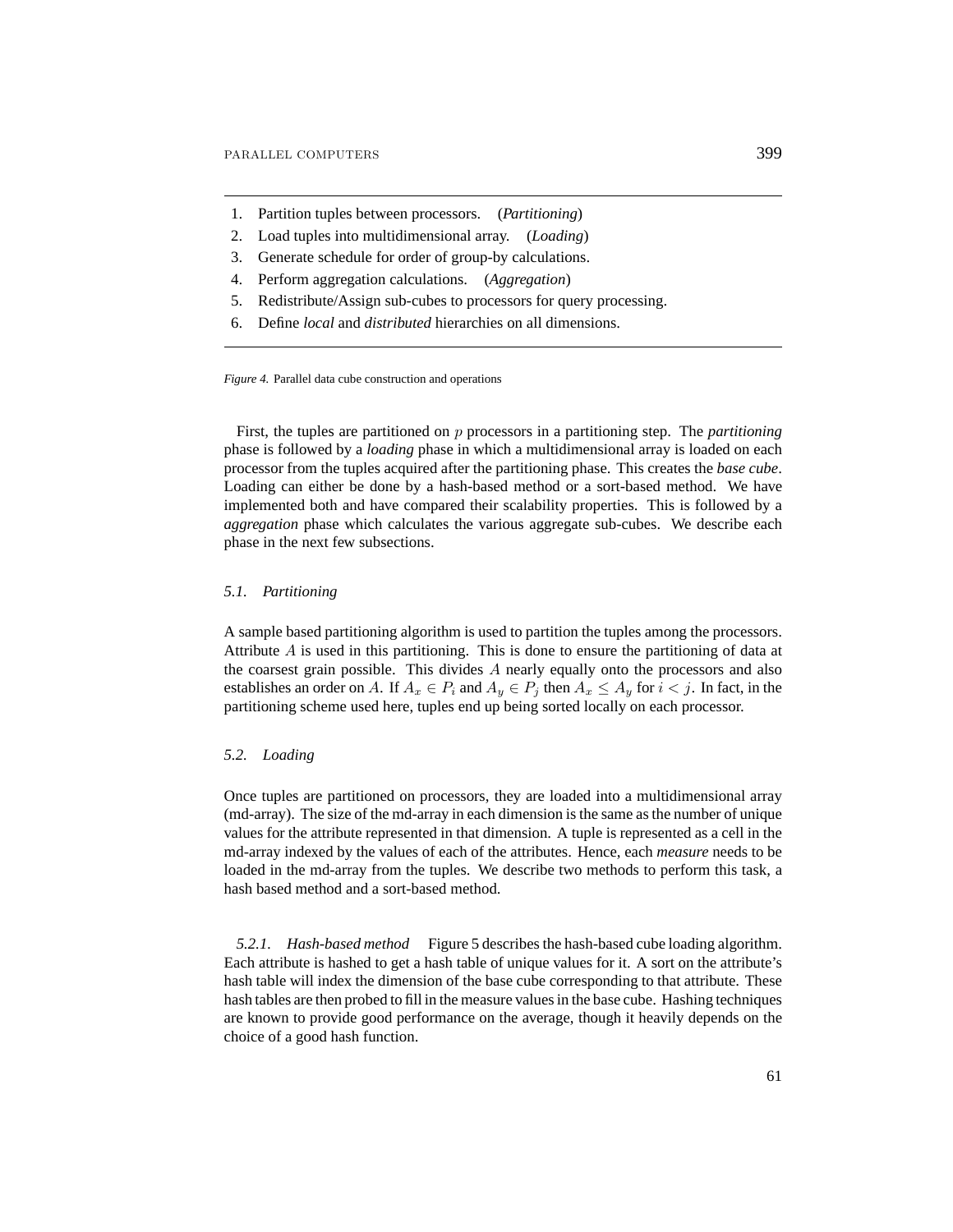$k$  - number of attributes(dimensions)

1. For each tuple, hash each of the attributes into a separate hash table, one for each attribute.  $k$  hash tables are created as a result of this. (hash phase)

2. Compress and sort each hash table.

3. Update the index of the hash table with its order in the corresponding sorted list.

4. Pick up each tuple and probe the hash tables for each of its attributes to obtain the indices in each dimension. (probe phase)

5. Update the cell at the index in the md-array with the measure values of the tuple.

*Figure 5. Hash-based* Algorithm for multidimensional data cube Loading

*5.2.2. Sort-based method* Sort-based method provides regularity of access over the sorted hash tables since the attributes probing them are sorted, unlike the hash-based method, where accesses in the hash table have no order. The sorted hash-tables are scanned only in one direction for all the tuples which have the same value for all the attributes in dimensions which come earlier, i.e have more unique values, since the order in which the attributes are sorted is with respect to their number of unique values. For example, for two consecutive records  $(a_1, b_1, c_1, d_1)$  and  $(a_1, b_1, c_1, d_4)$ , hash table for D is scanned from the current position to get the index. However, for  $(a_1, b_1, c_1, d_4)$  and  $(a_1, b_2, c_1, d_1)$ , hash tables for both  $C$  and  $D$  need to be scanned from the beginning.

#### *5.3. Aggregation*

An example of a base cube is shown in Figure 6 with  $p = 4$ ,  $D_a = 8$ ,  $D_b = 4$ ,  $D_c = 2$ ,  $D_d =$ 2. Hence each processor has  $\frac{D_a}{p}$  portion of A. We illustrate the costs of calculating the various GROUP-BYs from the base cube for a three attribute (or 3D) cube in Table 3. Let  $t_{op}$  be the cost of an addition,  $t_{copy}$  the cost of a copying a byte. Communication is modeled by collective communication operations as described in the previous section. These costs are then used by a scheduling algorithm, which generates a schedule for calculating the various group-bys.

Some calculations are *local* and some are *non-local* and need multiple processors to exchange data leading to communication among processors. An example of a local aggregate calculation, ABCD  $\rightarrow$  ABD, is shown in Figure 7. Even with local calculations the costs can differ depending on how the calculation is made. Calculating  $AC$  from  $ABC$  requires summing on the B dimension and calculating  $AC$  from  $ACD$  requires aggregation on D. Depending on how the multidimensional array is stored these costs could be different since the stride of the access can affect the cache performance. From the cost calculations shown in Table 3, we see that the cost of calculating aggregates from a parent are lower if the order of the attributes in the aggregate is a prefix of the parent. Calculating ABC  $\rightarrow$  AB  $\rightarrow$  A is a local calculation on each node. Each cube is distributed across the processors since dimension  $A$  is distributed. The intermediate cubes, resulting from aggregation of parent cubes are also distributed among the processors. This results in good load balancing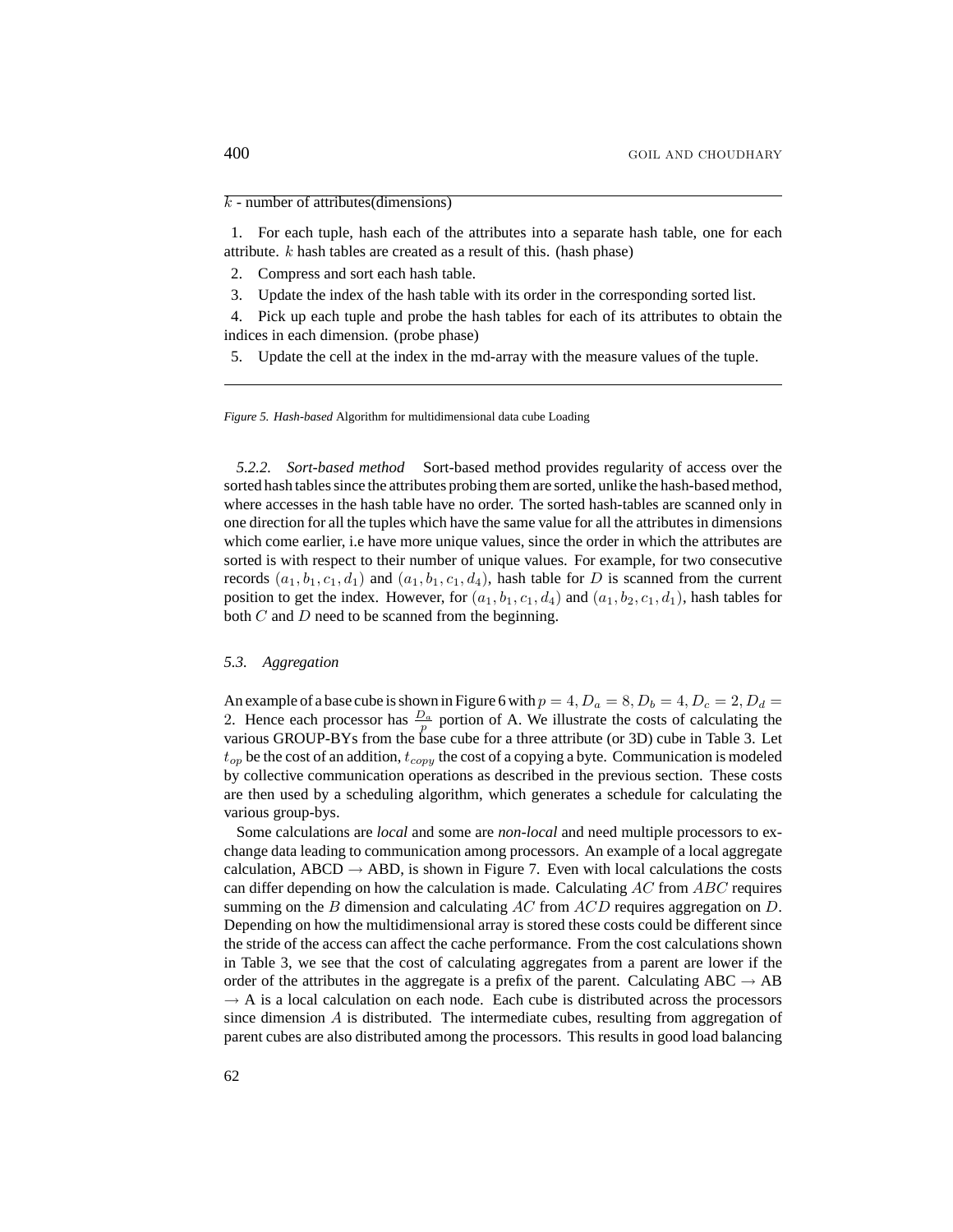among the processors. Calculations involving multiple cubes can also be distributed across processors as a result of this. The first attribute in the aggregate cube is always distributed among processors. As a result, A is distributed in ABCD, ABC, AB and A, B is distributed in BCD, BC and B, and C is distributed in CD and C and D is distributed. Figure 6 shows A as distributed in ABCD.

| Source                             | Target        | Cost                                                                                                                                                                                                       |
|------------------------------------|---------------|------------------------------------------------------------------------------------------------------------------------------------------------------------------------------------------------------------|
| $ABC \rightarrow$                  | AB            | $\begin{array}{c} (\frac{D_a}{p}D_bD_c))t_{op}\\ (\frac{D_a}{p}D_bD_c)t_{op}\\ (\frac{D_a}{p}D_bD_c)t_{op}\\ (\frac{D_a}{p}D_b)t_{op}) (\frac{D_a}{p_b})t_{op}\\ (\frac{D_a}{p_c}D_b)t_{op}\\ \end{array}$ |
|                                    | AC            |                                                                                                                                                                                                            |
|                                    | BC            |                                                                                                                                                                                                            |
| $AB \rightarrow$                   | A             |                                                                                                                                                                                                            |
|                                    | B             | $(\frac{D_a}{p}D_b)t_{op} + D_b t_{reduce} + \frac{D_b}{p}t_{copy}$                                                                                                                                        |
| $AC \rightarrow$                   | A             | $(\frac{D_a}{n}D_c)t_{op}$                                                                                                                                                                                 |
|                                    | $\mathsf{C}$  | $(\frac{D_a}{p}D_c)t_{op} + D_c t_{reduce} + \frac{D_c}{p}t_{copy}$                                                                                                                                        |
| $BC \rightarrow$                   | B             | $(\frac{D_b}{p}D_c)t_{op}$                                                                                                                                                                                 |
|                                    | $\mathcal{C}$ | $(\frac{D_b}{n}D_c)t_{op} + D_c t_{reduce} + \frac{D_c}{p}t_{copy}$                                                                                                                                        |
| $A \rightarrow$                    | ALL           | $D_{a}t_{op}$                                                                                                                                                                                              |
| $B \rightarrow$<br>C $\rightarrow$ | <b>ALL</b>    | $D_b t_{op}$                                                                                                                                                                                               |
|                                    | ALL           | $D_c t_{op}$                                                                                                                                                                                               |

*Table 3.* Calculation of GROUP-BYs for a three attribute data cube ( $D_a \times D_b \times D_c$ ), on p processors



*Figure 6.* Basecube for 4 attributes on 4 processors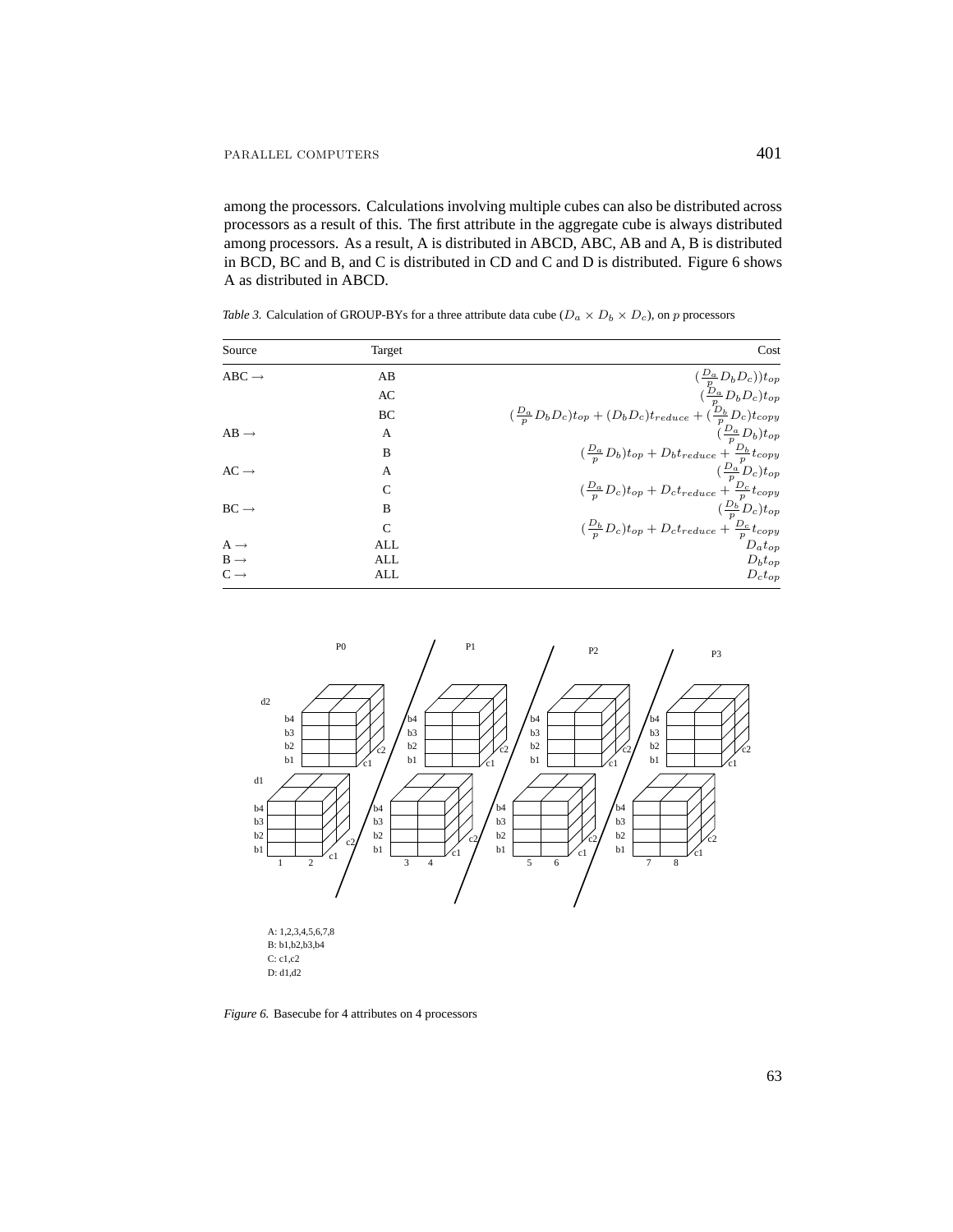

*Figure 7. Local* aggregation calculation, ABCD  $\rightarrow$  ABD on processor P0

Figures 8 and 9 illustrate a global aggregate calculation of  $ABCD \rightarrow BCD$ . First a local aggregation is done along dimension A (Figure 8). This is followed by a **Reduce** operation on BCD (Figure 9). Each processor then keeps the corresponding portion of BCD, distributing B evenly among processors.



*Figure 8. Global* aggregation calculation, local phase, ABCD → BCD

Clearly, as can be observed from the aggregation calculations shown in the table above, there are multiple ways of calculating a GROUP BY. For calculating the aggregate at a level where aggregates can be calculated from multiple parents, we need to pick up an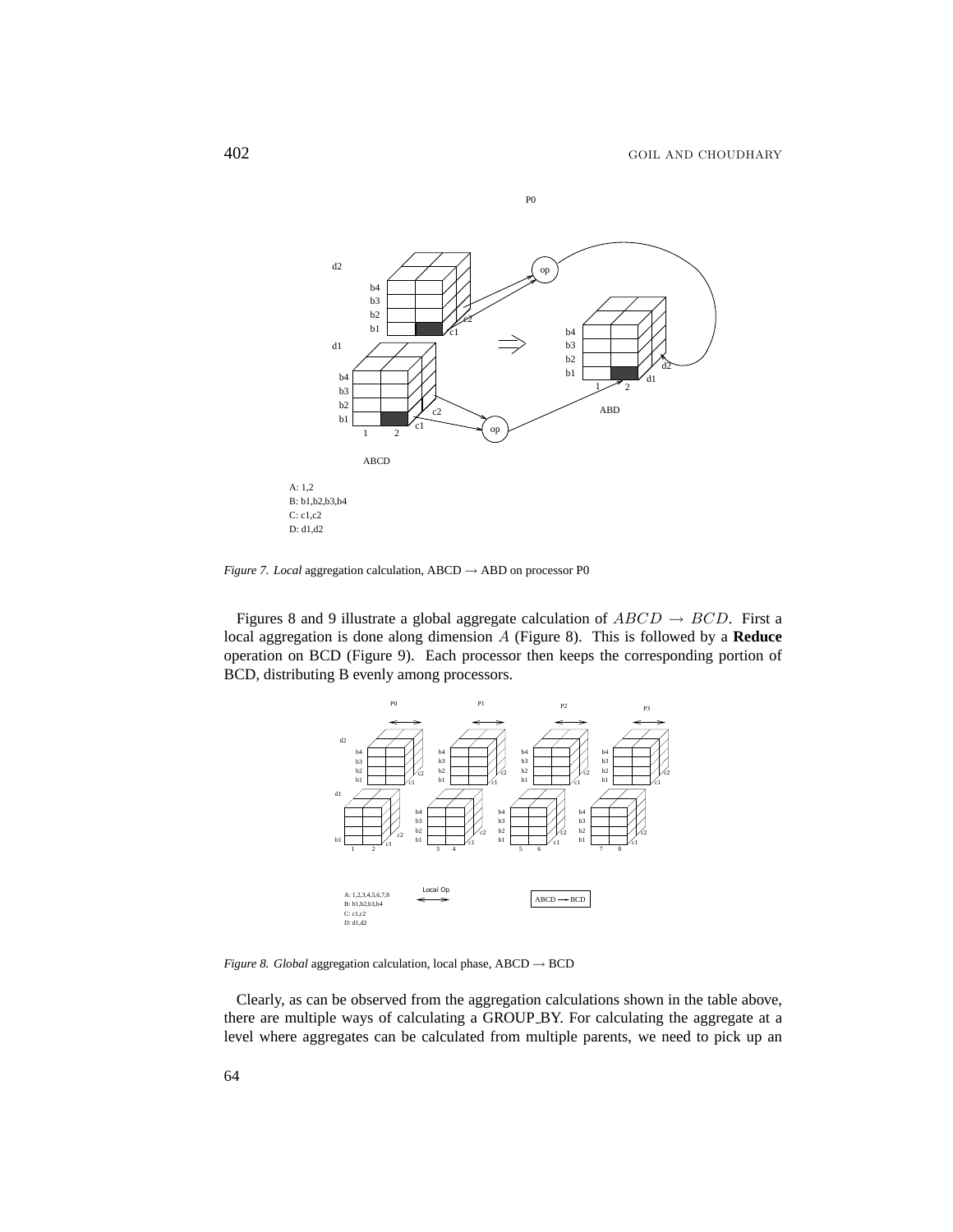

*Figure 9. Global* aggregation calculation, global phase, ABCD → BCD

assignment such that the cost is minimized. In (Sarawagi, Agrawal and Gupta, 1996), this is solved by posing it as a graph problem and using minimum cost matching in a bipartite graph. We have augmented it by our cost model and the optimizations needed. Again, refer to Figure 3. Suppose we want to calculate aggregates at a level  $k$  from the parent at level  $k + 1$ . A bipartite graph  $G((V = X \cup Y), E)$  is defined as follows. A group of nodes X is the nodes at level k. Clearly  $|X| = 2^k$ . Another group of nodes  $|Y|$  is the nodes at level  $k + 1$  and  $|Y| = 2^{k+1}$ . The edges connecting the nodes at level k and  $k + 1$  belong to E. The edge weights are the costs of calculating the particular aggregate at level  $k$  from the parent at level  $k + 1$ . Costs described in Table 3 are used here. A node at level  $k + 1$  can possibly calculate k  $\setminus$ aggregates at level  $k$ . Hence the nodes are replicated these many times at level  $k + 1$  and these are added to Y. We seek a match between nodes from level  $k + 1$  and level k which minimizes the total edge costs. Figure 10 shows an example of calculating level 2 from level 3 of the lattice of Figure 3. This is done for each level and the resulting order of calculations at each level is picked up. This creates a directed acyclic graph which is then traversed, from the base cube as the root, to each child in a depth first search manner, calculating each aggregation. This results in preserving all of the three optimizations for multiple group-bys described in an earlier section.

#### **6. Results**

We have implemented the algorithms presented in the previous section using 'C' and message passing using the Message Passing Interface (MPI) on the IBM SP-2 parallel machine. Each node of the SP-2 is a RS/6000 processor, with 128MB memory. The interconnection network is a multistage network connected through a high speed switch. The use of C and MPI makes the programs portable across a wide variety of parallel platforms with little effort.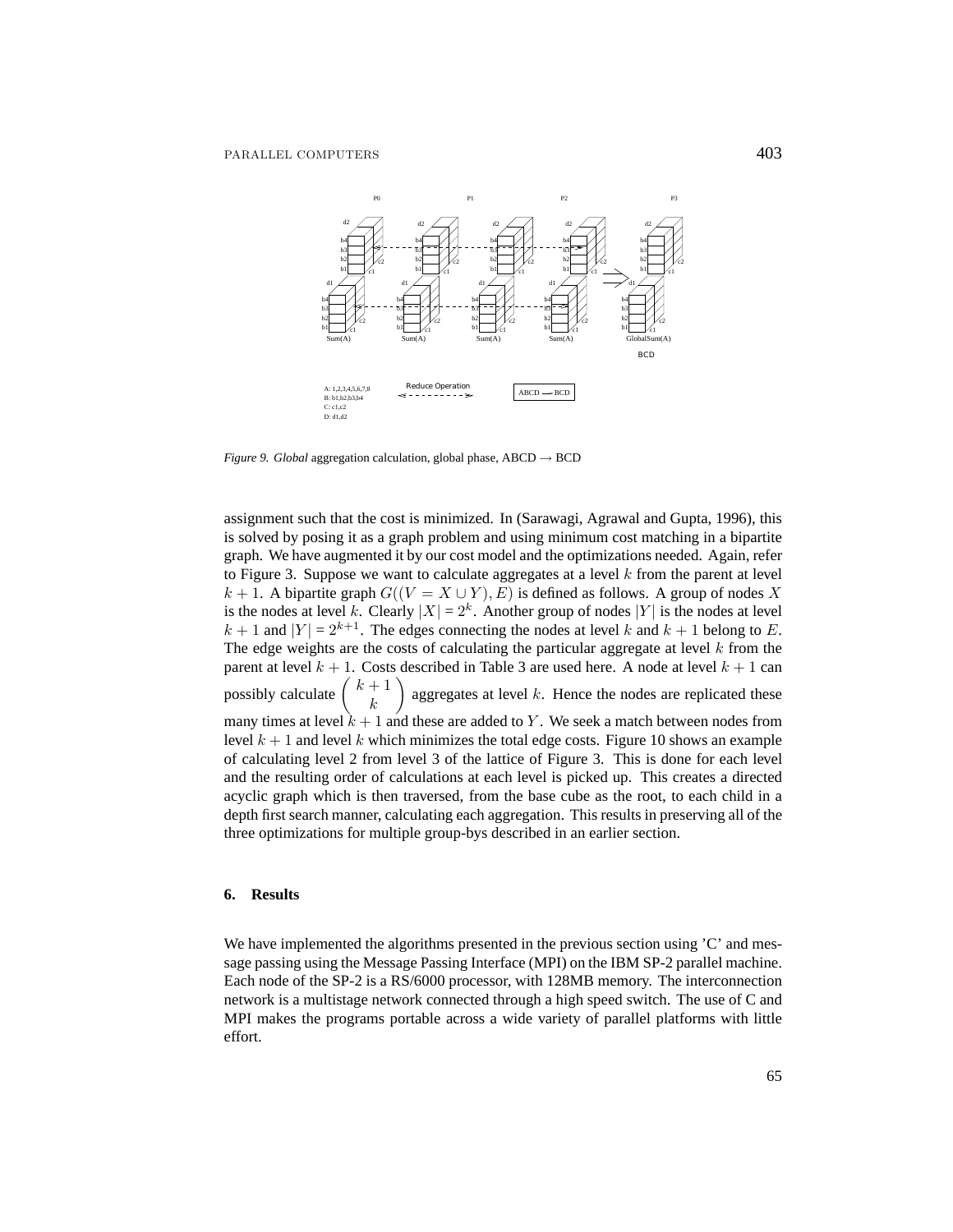

*Figure 10.* A minimum cost matching for calculation of Level 2 aggregates from Level 3

# *6.1. Data sets*

We have used the OLAP Council benchmark (OLAP) which simulates a realistic On-Line Analytical Processing business situation. The data sets have attributes taken from the following set of attributes: Product (9000), Customer (900), Time (24), Channel (9) and Scenario (2). The values in brackets following each attribute are the number of unique values for that attribute. These are taken to be the size of the dimensions in the resulting multi-dimensional arrays in the sub-cubes of the data cube. For the History Sales data, we have picked out 1000, 101, 100 and 10 distinct values for its 4 attributes from the benchmark data and generated the records by picking out each attribute randomly from the set of distinct values for that attribute. Product, Customer and Channel are character strings with 12 characters each. Time is an integer depicting year and month (e.g. 199704 is April 1997) and Scenario is a 6 character string showing if it is an "Actual" or a "Budget" value. The *measure* stored in each cell of the array is a **float** value depicting the sales figure for the particular combination of the attributes. This can potentially contain many more values. We have used the *Sum()* function to compute the aggregates in the results presented here. The characteristics of the data sets are summarized in Tables 4 and 5.

| Table 4. OLAP benchmark data sets used for data cube construction |  |
|-------------------------------------------------------------------|--|
|-------------------------------------------------------------------|--|

| Data Set               | Dimensions                       | Number of Records  |  |
|------------------------|----------------------------------|--------------------|--|
| <b>Shipping Cost</b>   | Customer, Time, Scenario         | 27,000             |  |
| <b>Production Cost</b> | Product, Time, Scenario          | 270,000            |  |
| <b>Current Sales</b>   | Product, Customer, Channel       | 81,000 and 608,866 |  |
| <b>Budget</b>          | Product, Customer, Time          | 951,720            |  |
| <b>History Sales</b>   | Product, Customer, Time, Channel | 1,010,000          |  |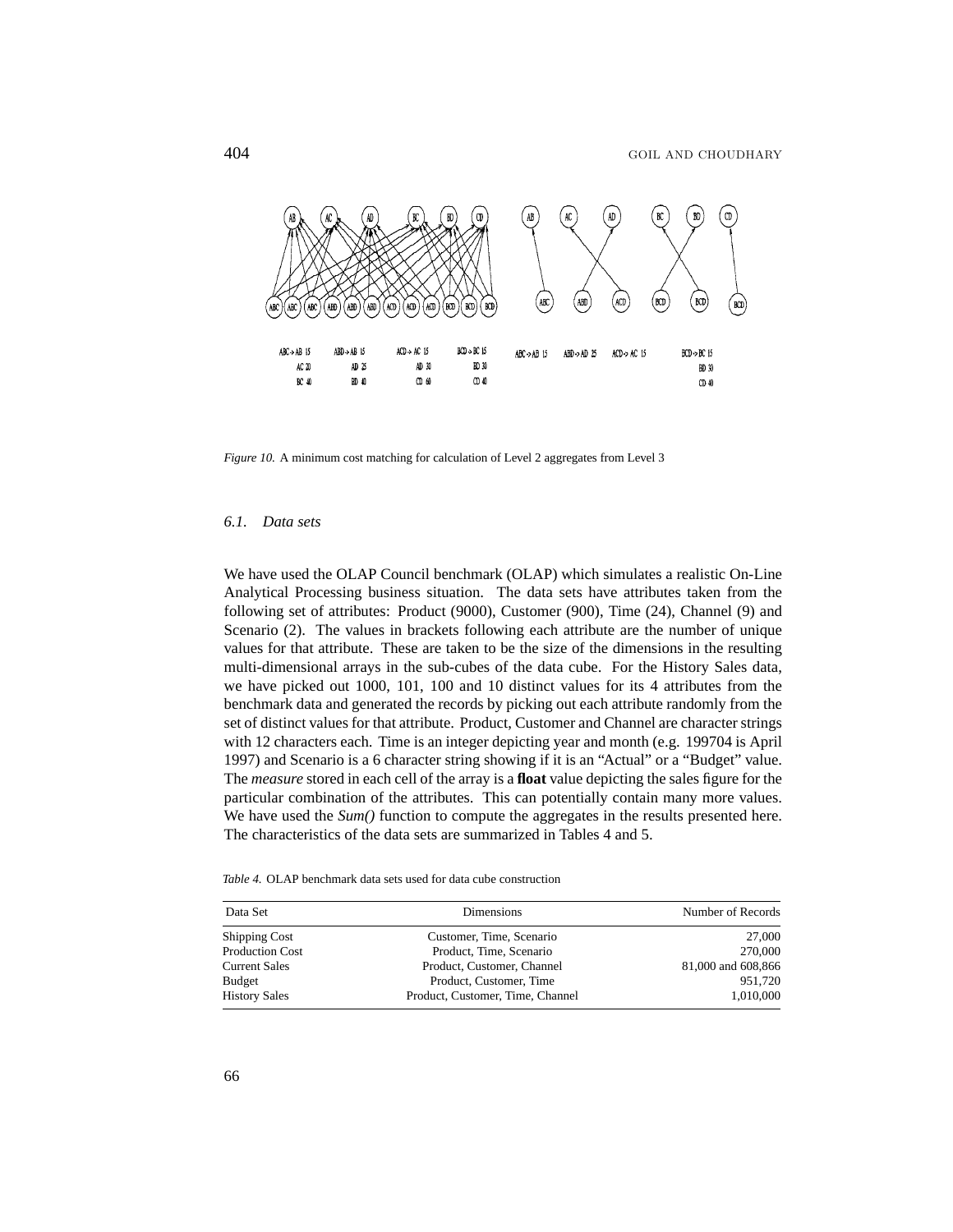*Table 5.* Dimensions of OLAP benchmark data sets

| Data Set               | Base cube dimensions                   | Data size |
|------------------------|----------------------------------------|-----------|
| <b>Shipping Cost</b>   | $900 \times 24 \times 2$               | 1MB       |
| <b>Production Cost</b> | $9000 \times 24 \times 2$              | 10MB      |
| <b>Current Sales</b>   | $9000 \times 900 \times 9$             | 320MB     |
| <b>Budget</b>          | $9000 \times 900 \times 12$            | 420MB     |
| <b>History Sales</b>   | $1000 \times 101 \times 100 \times 10$ | 500MB     |

#### *6.2. Data cube Construction*

We present results for the different phases of data cube construction for all the data sets described above. Figure 11 shows the performance of hash-based and sort-based methods for the Shipping Cost data with 27000 records. We observe that the algorithm scales well for this small data size. Each individual component scales well also. The two methods take almost the same time for the data cube construction.



*Figure 11.* Various phases of cube construction using (a) hash-based (b) sort-based method for Shipping Cost data  $(N = 27000$  records,  $p = 4$ , 8 and 16 and data size = 1MB)

Production Cost data contains 270,000 records and the performance of the two methods on this data set is shown in Figure 12. Again, as we increase the number of processor, each of the component in the construction algorithm scales well resulting in good overall scalability for both methods.

Figure 13 shows the performance of hash-based and sort-based methods for the Current Sales data with 81000 records. This data has a density of 0.11%.

The aggregation time is the main component in the total time because of the large cube size for this data set. Figure 14 shows the performance of hash-based and sort-based methods for the Current Sales data with 608,866 records. This data has a density of 0.84%. All the individual components have increased except the aggregation component. The number of tuples has increased in this data set which affects the components till the loading phase. Aggregation times are dependent on the cube size, which has not changed.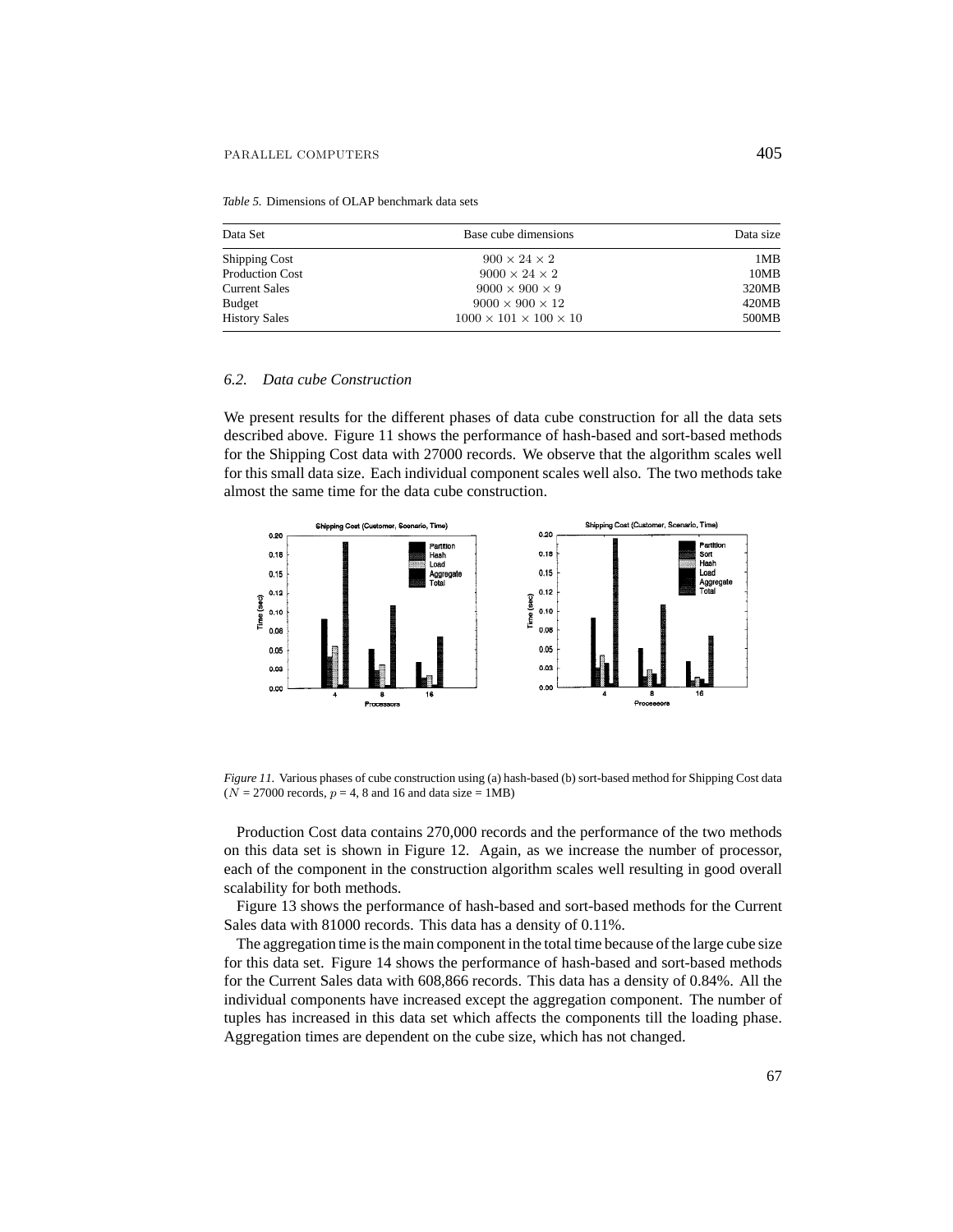

*Figure 12.* Various phases of cube construction using (a) hash-based (b) sort-based method for Production Cost data ( $N = 270,000$  records,  $p = 4$ , 8 and 16 and data size = 10MB)



*Figure 13.* Various phases of cube construction using (a) hash-based (b) sort-based method for Current Sale data  $(N = 81,000$  records,  $p = 4, 8$  and 16 and data size = 320MB)

Figure 15 gives the performance on Budget data with nearly a million records for 8, 16, 32, 64 and 128 processors. It can be observed that for large data sets the methods perform well as we increase the number of processors.

Figure 16 gives the performance on History Sales data containing 4 attributes (4 dimensional base cube) with more than a million records for 8, 16, 32 and 64 processors. The density of the cube is 1%. The hash-based method performs better than the sort-based method for this case. The addition of a dimension increases the stride factor for accesses for the sort-based loading algorithm, deteriorating the cache performance. The hash-based method has no particular order of reference in the multidimensional array and benefits from a better cache performance. It can be observed that for large data each component in cube construction scales well as we increase the number of processors.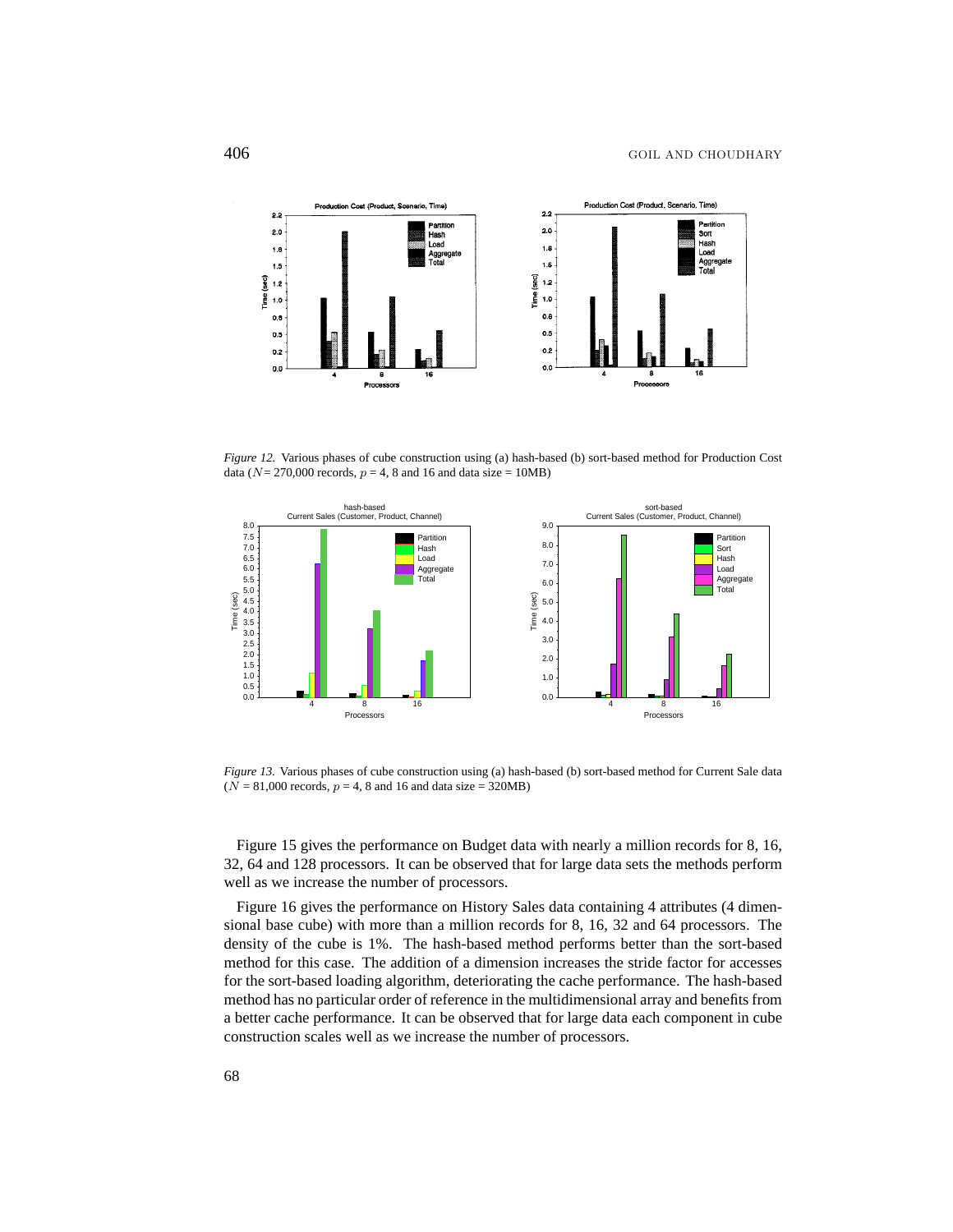

*Figure 14.* Various phases of cube construction using (a) hash-based (b) sort-based method for Current Sale data  $(N = 608,866$  records,  $p = 4, 8$  and 16 and datasize = 320MB)



*Figure 15.* Various phases of cube construction using (a) hash-based (b) sort-based method for Budget data (N = 951,720 records,  $p = 8$ , 16, 32, 64 and 128 and data size = 420MB)

Next, we compare the effect of density of the data sets on the data cube construction algorithm. The size of the multi-dimensional array is determined by the number of unique values in each of the dimensions. Hence the aggregation costs, which use the multidimensional array are not affected by the change in density as can be seen from Figure 17 and Figure 18. The other phases of the data cube construction deal with the tuples and the number of tuples increase as the density of the data set increases. The costs for partition, sort, hash and the load phases increase because the number of tuples on each processor increases. The scalability for both densities, and both hash-based and sort-based methods is good as observed from the figures.

Comparing the sort-based methods and the hash-based methods, we observe that the hash-based method performs slightly better for 3D cubes but a lot better for the 4D case. We have used a multi-dimensional array and the outermost dimension of the array (the one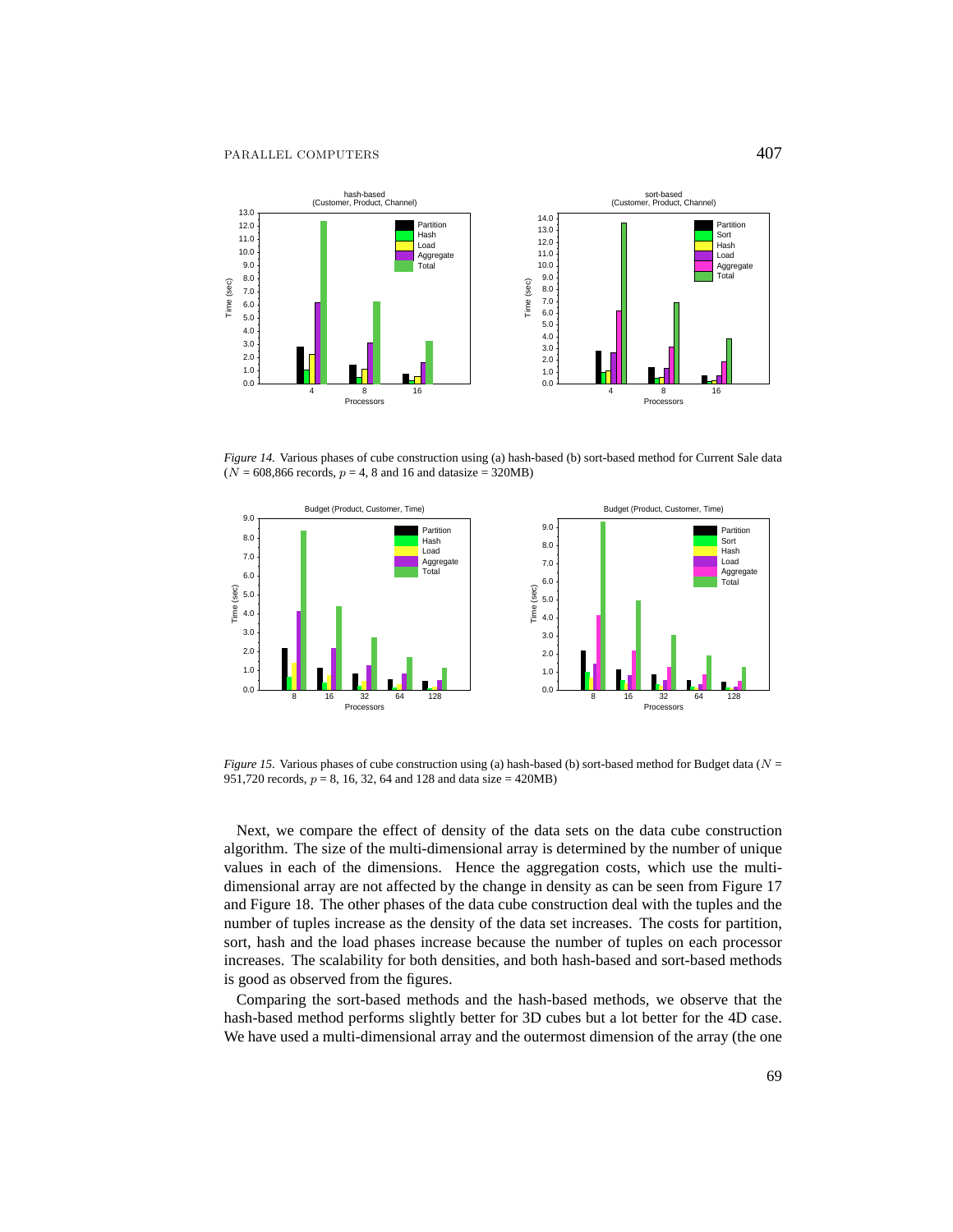

*Figure 16.* Various phases of cube construction using (a) hash-based (b) sort-based method for History Sales data  $(N = 1,010,000$  records,  $p = 8, 16, 32$  and 64 and data size = 500MB)



*Figure 17.* Comparison of cube construction components for two different densities for the hash based method

changing the slowest) does not match the inner-most sorted dimension. The inner-most dimension is used for the attribute with the largest number of unique values to make the aggregate calculations efficient. The sort-based loading algorithm starts with the inner-most attribute in the sorted order which is also the smallest dimension. This also happens to be the outermost dimension of the array having the maximum stride. This is done to make the accesses during the aggregate calculation regular in the largest dimension, which is the innermost dimension. Chunking of arrays (Sarawagi and Stonebraker, 1994) can make the memory accesses for the sort-based method more regular since it does not favor any particular dimension for contiguous storage.

70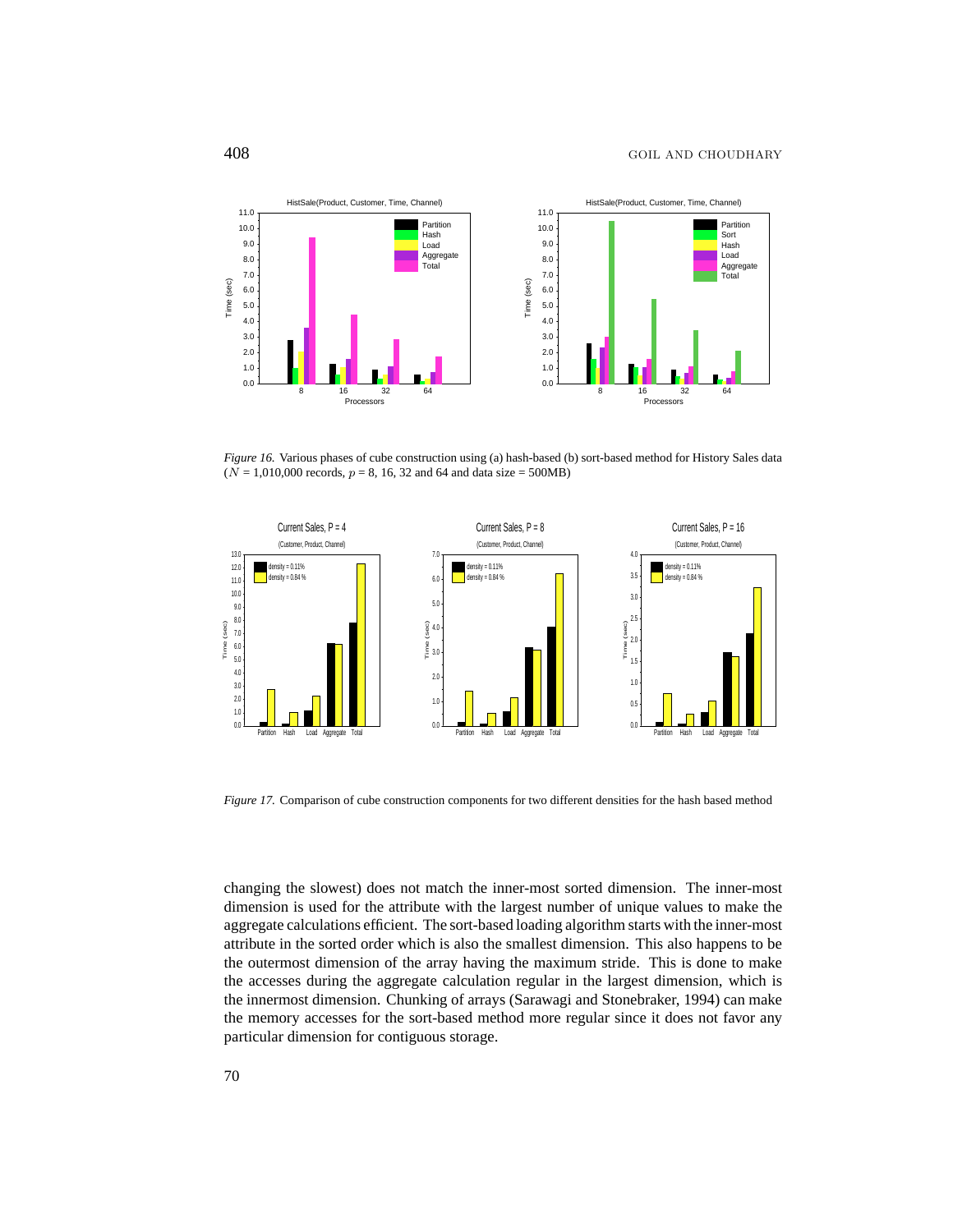

*Figure 18.* Comparison of cube construction components for two different densities for the sort based method

#### **7. Aggregate Query Processing**

Most data dimensions have hierarchies defined on them. Typical OLAP queries probe summaries of data at different levels of the hierarchy. Consolidation is a widely used method to provide roll-up and drill-down functions in OLAP systems. Each dimension in a cube can potentially have a hierarchy defined on it. This hierarchy can be applied to all the sub-cubes of the data cube. We discuss each of these in the following subsections.

# *7.1. Hierarchies*

Figure 19 shows an example of a hierarchy for a 3D base cube with (Location, Time, Person) as the attributes (dimensions). Assume that hierarchies (City, Quarter, Group) are defined on these dimensions. Each dimension represents an attribute and each value in that dimension is a distinct value for that attribute. A hierarchy describing the grouping of some of the attribute values is defined in a *dimension hierarchy*. A hierarchy can have several levels. Figure 19 defines a first level hierarchy on each dimension. The distributed dimension can have its hierarchy distributed over a processor boundary. A global index of the hierarchy is maintained at each processor. For example, cities in **C3** are distributed across  $P_0$  and  $P_1$  in the figure, containing the indices for  $(a_7, a_8, a_9)$ . A consolidation operation would need a inter-processor communication if the consolidated value of C3 is required. Hierarchy at higher levels can be defined similarly. Support for roll up operations using consolidation can then be provided along each dimension. Drill downs can use them to index into the appropriate dimension index to provide a higher level of detail.

A hierarchy is defined over a dimension in the base cube. Hence the sub-cubes of the data cube can use the same hierarchy, since the dimensions in the sub-cubes are a subset of the dimensions in the base cube. Additionally, more dimensions can get distributed over the processors, and a distributed hierarchy needs to be maintained for these dimensions as well. In our example, in the cube (Time, Person) a 2D cube calculated from (Location, Time, Person), Time is a distributed dimension on which a distributed hierarchy needs to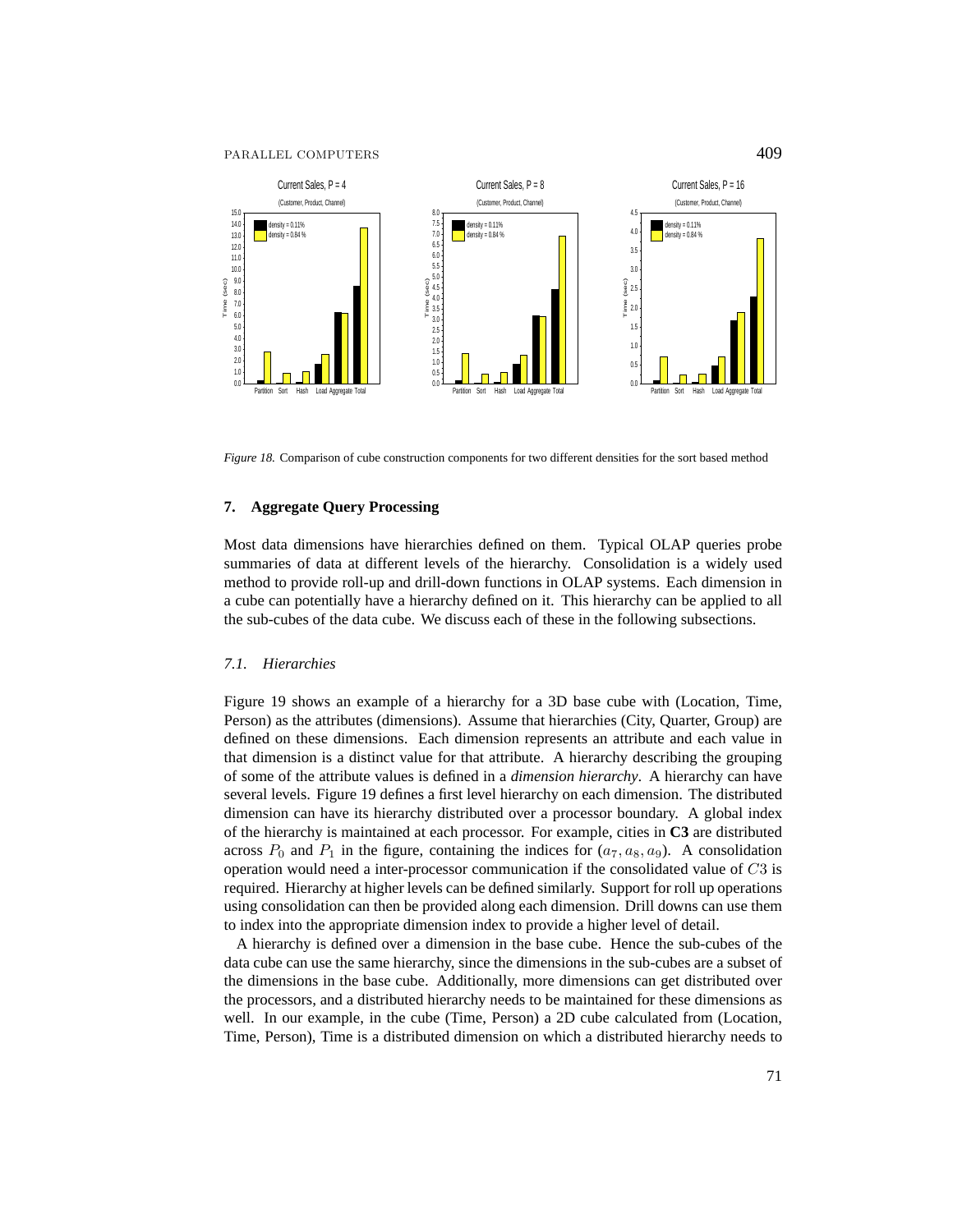

*Figure 19.* An example hierarchy defined on the dimensions for a two processor case

be maintained. As a result, each dimension has two hierarchies for it, one *local* and one *distributed*. Queries will choose the appropriate hierarchies when performing operations on these cubes.

# *7.2. Consolidation*

Consolidation provides an aggregate for the hierarchies defined on a dimension. For example, if it is desired to report the value for group **G1** for a city **C1** in the quarter **Q1**, then the corresponding values are aggregated by using the *dimension hierarchy* defined in the previous section. Some consolidation operations are *local*, as in they can be performed at a single processor, like **C4** in the figure. However, some operations are *non-local*, like the values for city **C3** in any quarter will need the aggregates values from both the processors as shown in Figure 20.

# *7.3. Results*

We again use the OLAP council benchmarks described earlier and define some sample hierarchies on each dimension. Table 6 defines a sample hierarchy for the first two levels. For our experiments we have divided the size of a dimension equally among the number of groups defined for the hierarchy at that level. The allocation of actual attribute values to the groups at a higher level is contiguous for these experiments. However, these can be arbitrarily assigned, if desired.

Figure shows the times for performing consolidation operation using the hierarchies on the dimensions. For Current Sales we have used the level 1 hierarchy on Product and Customer. For History Sales data, the hierarchy is used for all the dimensions, i.e. Product, Customer, Time and Channel. The figure for Budget also includes hierarchies along all dimensions, Product, Customer and Time. We see good scaling properties for each data set as the number of processors is increased.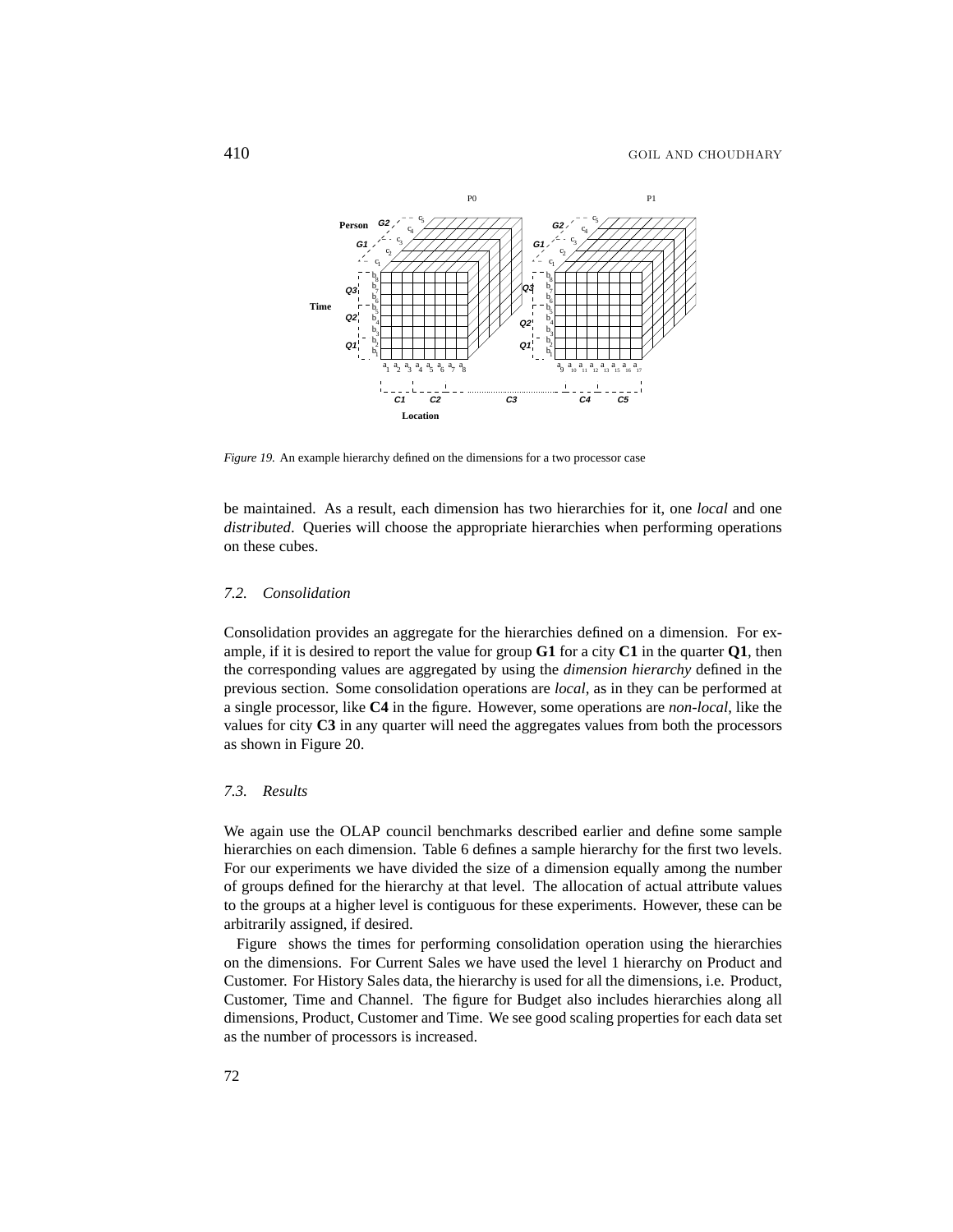

*Figure 20.* Consolidation for a level 1 hierarchy defined on the cube in Figure 19

*Table 6.* Sample level 1 and level 2 number of groups for hierarchies defined on the dimensions for the data sets

| Dimension | Hierarchy |                |
|-----------|-----------|----------------|
|           | Level 1   | Level 2        |
| Customer  |           | $\overline{4}$ |
| Product   | 8         | 3              |
| Channel   | 4         | 2              |
| Time      | 8         | 2              |

Comparing the consolidation time for Current Sales and Budget, we observe that the time for Budget data is lower even though their base cubes are similar in size. The presence of a hierarchy along the Time dimension, which is the outermost dimension in the multidimensional array, improves the cache performance. Chunks of size  $\lceil \frac{12}{8} \rceil \times \frac{900}{9} \times \frac{9000}{8}$ , from outermost to innermost dimension, are consolidated for Budget, whereas chunks of size  $9 \times \frac{900}{9} \times \frac{9000}{8}$  are consolidated for Current Sales. However, both scale well as the number of processors is increased.

# **8. Data Mining on Data Cubes**

Data mining techniques are used to discover patterns and relationships from data which can enhance our understanding of the underlying domain. A data mining tool can be understood along the following components : *data*, what is analyzed ; *statistics*, the kind of patterns that are searched for by the tool; *filtering*, how many of those patterns are to be presented to the user and the selection of those patterns; *visualization*, the visual representation used to present the patterns to the user; *interpretation*, what should the user think about when studying the pattern; *exploration*, in what order should the patterns be considered by the user; *process support*, how does one support data mining as a process as opposed to an exercise done only once.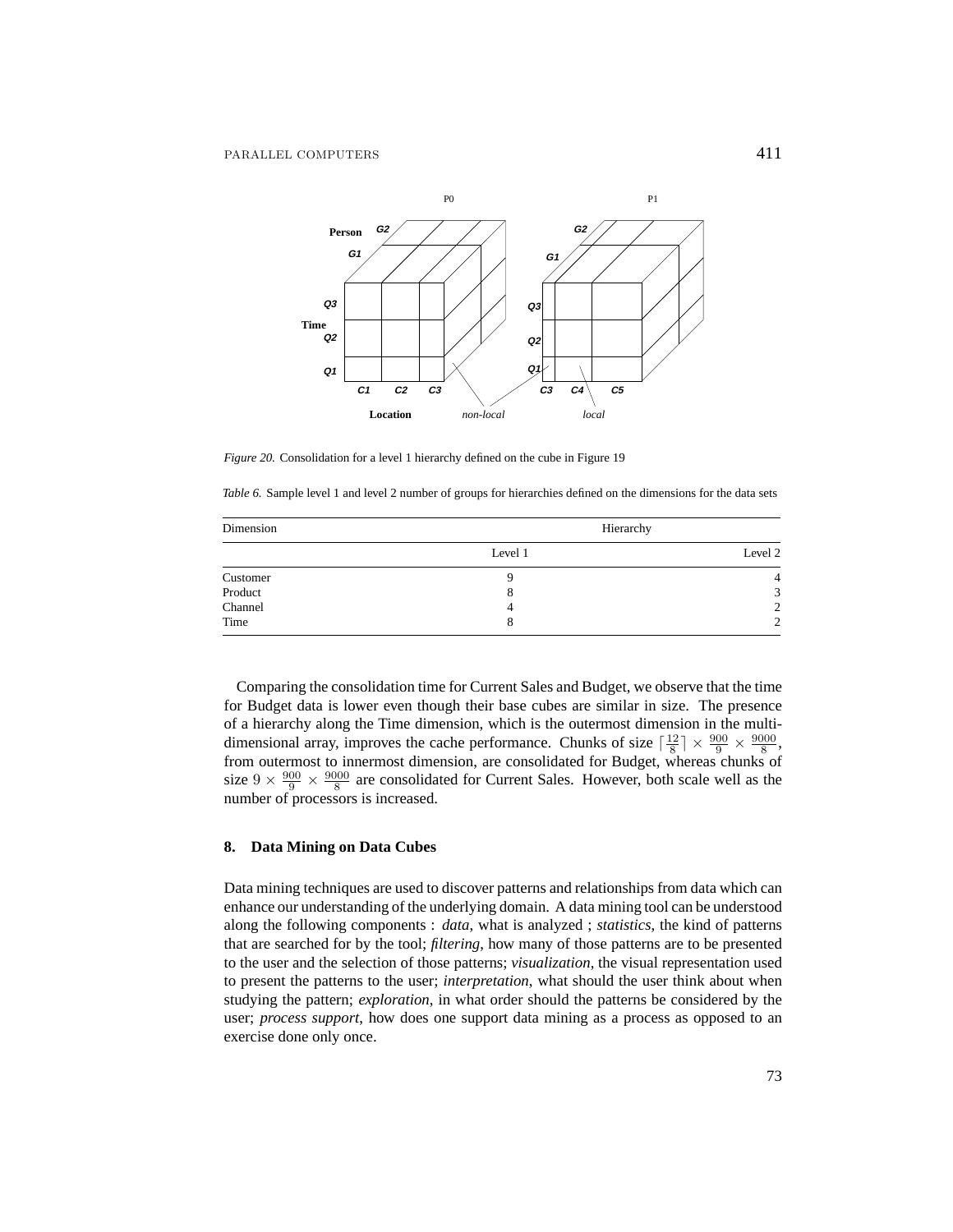

*Figure 21.* Time for consolidation query using the hierarchies defined in Table 6 for Current Sales, History Sales and Budget datasets

Attribute focusing  $(AF)$  is a data mining method that has most of these but in particular relies on exploration and interpretation (Bhandari, et al., 1996).This makes it an intelligent data analysis tool. AF calculates associations between attributes by using the notion of percentages and sub-populations.

Attribute focusing compares an overall distribution of an attribute with the distribution of the focus attribute for various subsets of data. If a certain subset of data has a characteristically different distribution for the focus attribute, then that combination of attributes are marked as interesting.

An event, E is a string  $E_n = x_1, x_2, x_3, \ldots, x_n$ ; in which  $x_j$  is a possible value for some attribute and  $x_k$  is a value for a different attribute of the underlying data.

E is interesting to that  $x_j$ 's occurrence depends on the other  $x_i$ 's occurrence. The "interestingness" measure is the size  $I_i(E)$  of the difference between:

(a) the probability of  $E$  among all such events in the data set and,

(b) the probability that  $x_1, x_2, x_3, \ldots x_{j-1}, x_{j+1}, \ldots x_n$  and  $x_j$  occurred independently. The condition of interestingness can then be defined as  $I_i(E) > \delta$ , where  $\delta$  is some fixed threshold.

Another condition of interestingness, in attribute focusing depends on finding the optimal number of attribute values, n formally described as  $I_i(E_n) > I_i(E_{n-1}); I_i(E_n) \geq$  $I_i(E_{n+1})$ ; where  $E_n = x_1, x_2, x_3, \ldots, x_n$ . AF seeks to eliminate all but the most interesting events by keeping  $E$  only if the number of attribute values,  $n$ , is just right. Eliminate one or more  $x_i$ 's and  $I_j$  decreases, include one ore more new  $x_i$ 's to the string and  $I_j$  gets no larger. The convergence to *n* removes patterns like  $E_{n-1}$  and  $E_{n+1}$  which are less interesting than  $E_n$  and have information already contained by  $E_n$ . Hence, as a result of this the user does not have to drill down or roll up from a highlighted pattern, since the event descriptions returned are at their most interesting level.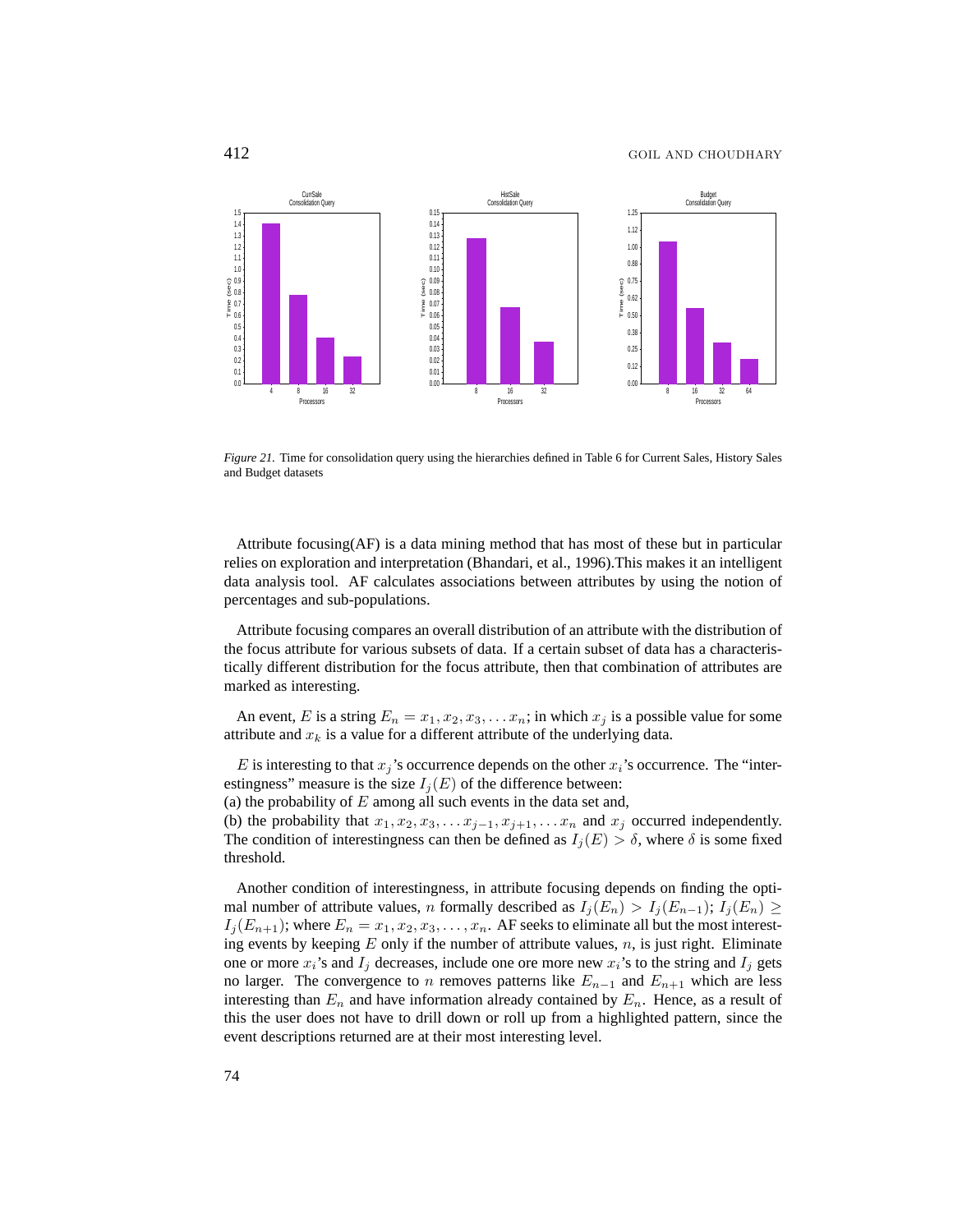# *8.1. Attribute Focusing on data cubes*

In this section we present an algorithm to compute the first measure of interestingness of the attribute focusing method using data cubes. Figure 22 shows the algorithm.

1. Replicate each single attribute sub-cubes on all processors using a **Gather** followed by a **Broadcast**.

2. Perform a **Reduce** operation of ALL (0D cube) followed by a **Broadcast** to get the correct value of ALL on all processors.

3. Take the ratio of each element of the AB sub-cube and ALL to get  $P(AB)$ . Similarly calculate  $P(A)$  and  $P(B)$  using the replicated sub-cubes A and B.

4. For each element i in AB calculate  $|P(AB) - P(A)P(B)|$ , and compare it with a threshold  $\delta$ , setting AB[i] to 1 if it is greater, else set it to 0.

*Figure 22.* Calculating interestingness between attributes A and B on data cubes

Consider a 3 attribute data cube with attributes A, B and C, defining  $E_3 = ABC$ . For showing 2-way associations, we will calculate the interestingness function between A and B, A and C and finally between B and C. When calculating associations between A and B, the probability of E, denoted by  $P(AB)$  is the ratio of the aggregation values in the sub-cube AB and ALL. Similarly the independent probability of  $A, P(A)$  is obtained from the values in the sub-cube A, dividing them by ALL.  $P(B)$  is similarly calculated from B. The calculation  $|P(AB) - P(A)P(B)| > \delta$ , for some threshold  $\delta$ , is performed in parallel. Since the cubes AB and A are distributed along the A dimension no replication of A is needed. However, since B is distributed in sub-cube B, and B is local on each processor in AB, B needs to be replicated on all processors. AB and A cubes are distributed, but B is replicated on all processors. Figure 23 shows a sample calculation of  $P(AB)$ ,  $P(A)$  and  $P(B)$  on three processors. A sample calculation is, highlighted in the figure,  $|0.03-0.22\times0.08| = 0.0124$ which is greater than  $\delta$  value of 0.01, and the corresponding attribute values are associated within that threshold.

#### *8.2. Results*

We have used a few data sets from the OLAP council benchmark. In particular, Current Sales (3D), Budget(3D) and History Sales (4D)(as described in previous sections).

We perform 2-way association calculations by performing attribute focusing for all combinations of two attributes. For example, for a 3D cube, ABC, interestingness measure will be calculated between A and B, A and C and between B and C. Typically, a few different  $\delta$ values are used for analysis of data, to vary the degree of association between the attributes. We run each calculation for 20 different  $\delta$  values, ranging from 0.001 to 0.02 in steps of 0.01. Figure 24 shows the time for these calculations on Current Sales data on 4, 8, 16 and 32 processors. We observe good speedups as the number of processors is increased. Also, communication time increases as the number of processors is increased. Replication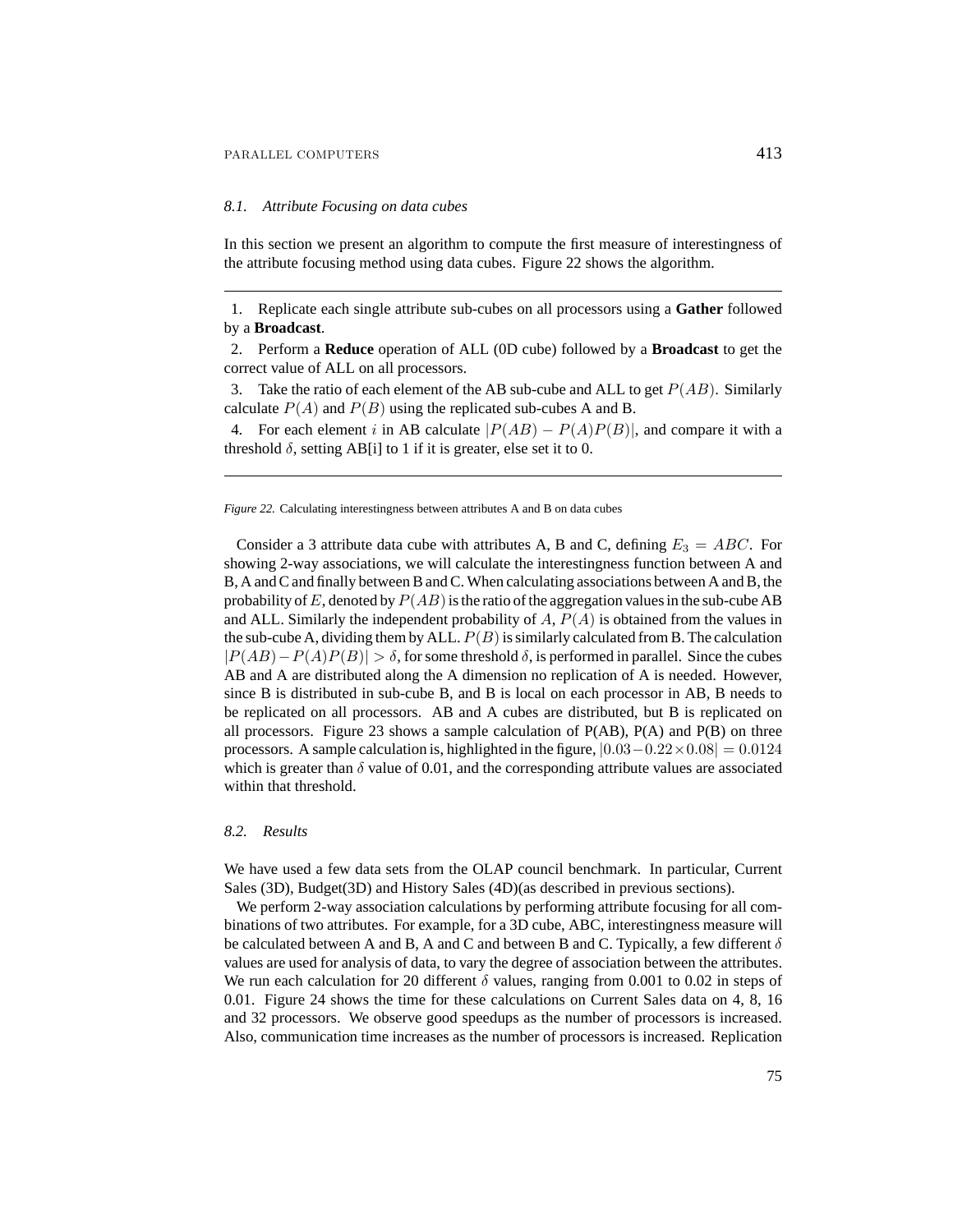

*Figure 23.* Use of aggregate sub-cubes AB, A and B for calculating "interestingness" on three processors

of the 1D cubes involve communication, and with larger number of processors, the terms involving  $p$  in the complexity of the collective communication operations (refer to Table 2) increase. However, since communication time is marginal compared to computation times, the increase does not affect the overall scalability.



*Figure 24.* Time for (a) attribute focusing time for 20 different  $\delta$  values for Current Sales data, (b) associated communication cost (in milliseconds) on 4, 8, 16 and 32 processors

Figure 25 shows the attribute focusing calculation time for the History Sales data. The associated communication time is slightly higher in this case since 4 1D arrays are replicated, instead of 3 in the 3D case. The communication time (which is shown in milliseconds) is still atleast an order of magnitude smaller than the computation time. The size of the cubes is smaller than the Current Sales data and hence the magnitudes of time are much smaller. Hence, the speedups are more modest as we increase the number of processors.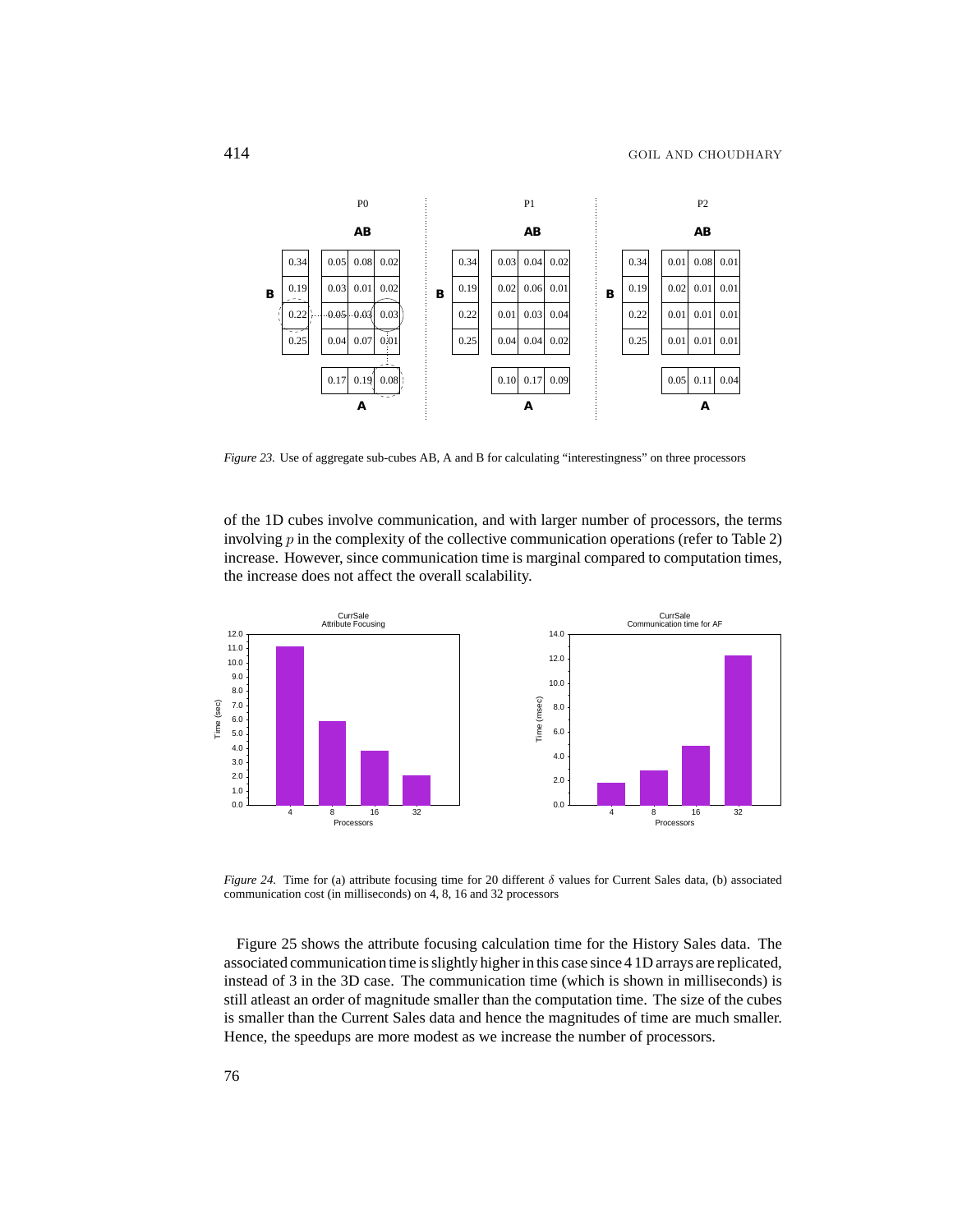

*Figure 25.* Time for (a) attribute focusing for 20 different δ values for History Sales data, (b) associated communication cost (in milliseconds) on 8, 16 and 32 processors

Figure 26 shows the speedups we observe for the Budget data for attribute focusing calculations. The communication costs are similar to the ones observed in the Current Sales data since they involve similar sized arrays.



*Figure 26.* Time for (a) attribute focusing for 20 different  $\delta$  values for Budget data, (b) associated communication cost (in milliseconds) on 8, 16, 32 and 64 processors

# **9. Conclusions**

On-Line Analytical Processing is fast gaining importance for business data analysis using large amounts of data. High performance computing is required to provide efficient analytical query processing in OLAP systems. Aggregations are an important function of OLAP queries and can benefit from the data cube operator introduced in (Gray, et al., 1996). Multidimensional databases have recently gained importance since they model the multi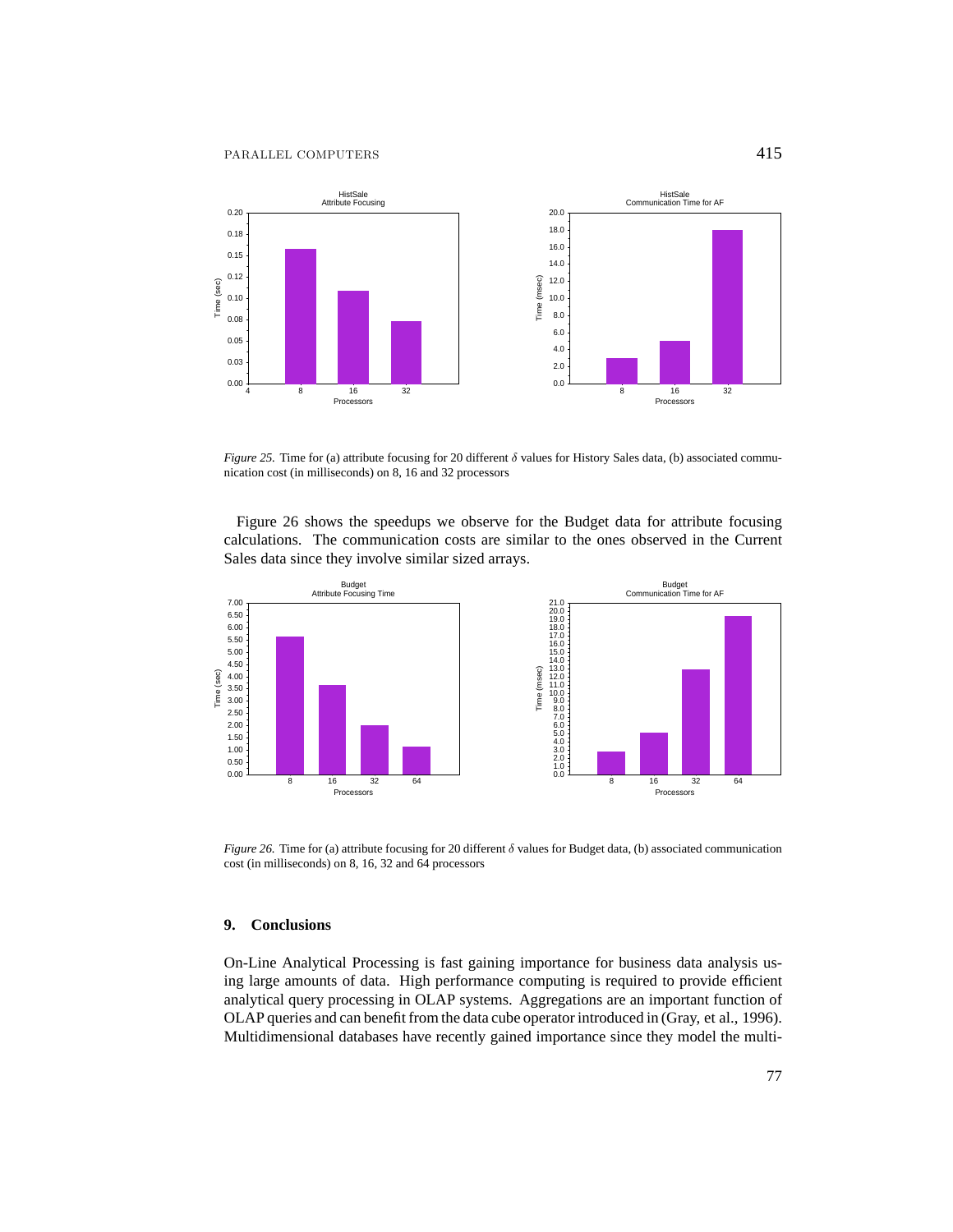dimensionality of data intuitively and are easy to visualize. They provide support for complex analytical queries and are amenable to parallelization. Most data to be analyzed comes from relational data warehouses. Hence multidimensional databases need to interface with relational systems. In this article, we presented algorithms and techniques for constructing multidimensional data cubes on distributed memory parallel computers and perform OLAP and data mining operations on them. The two methods for base cube loading, sort-based and hash-based, perform equally well on small data sets but the hash-based method is better for larger data sets and with increase in number of dimensions. We would expect the sort-based method to outperform the hash-based method for large amounts of data due to the regularity of accesses that cube loading from sorted data provides. The mismatch in the order of the dimensions when using a multidimensional array does not make the memory usage of the sort-method very efficient. Sort-based method is expected to be better for external memory algorithms because it will result in reduced disk I/O over the hash-based method. Since OLAP operations frequently require information at varying degree of detail, we have developed methods to perform consolidation queries by defining levels of hierarchies on each dimension. Our results show that these techniques are scalable for a large number of processors. Finally, we have shown a implementation of scalable data mining algorithm using attribute focusing. Our techniques are platform independent and are portable across a wide variety of parallel platforms without much effort.

# **10. Acknowledgments**

This work was supported in part by NSF Young Investigator Award CCR-9357840 and NSF CCR-9509143. We would like to thank Inderpal Bhandari of IBM T.J Watson Research Center for discussions and helpful comments.

# **References**

- Bhandari I., Halliday M., Tarver E., Brown D., Chaar J. and Chillarege R., "A case study of software process improvement during development", IEEE Transactions on Software Engineering, 19(12), December 1993, pp. 1157-1170.
- Bhandari I., "Attribute Focusing: Data mining for the layman", Research Report RC 20136, IBM T.J Watson Research Center.
- Bhandari I., Colet E., et al., "Advanced Scout: Data Mining and Knowledge Discovery in NBA Data", Research Report RC 20443, IBM T.J Watson Research Center, 1996.
- Codd E. F., "Providing OLAP to user-analysts : An IT mandate", Technical Report, E.F. Codd and Associates, 1993.
- Fayyad U.M, Piatesky-Shapiro G., Smyth P. and Uthurusamy R., "From data mining to knowledge discovery: An overview", Advances in data mining and knowledge discovery, MIT Press, pp. 1-34.

Goil S. and Choudhary A., "Parallel Data Cube Construction for High Performance On-Line Analytical Processing", To appear in the 4th International Conference on High Performance Computing, Bangalore, India.

Gray J., Bosworth A., Layman A and Pirahesh H., "Data Cube: A Relational Aggregation Operator Generalizing Group-By, Cross-Tab, and Sub-Totals", Proc. International Conference on Data Engineering, 1996.

Guting A., "An Introduction to Spatial Databases", VLDB Journal, 3, 1994, pp. 357-399.

- Harinarayan V., Rajaraman A. and Ullman J. D., "Implementing Data Cubes Efficiently", Proc. SIGMOD'96.
- Kumar V., Grama A., Gupta A. and Karypis G., "Introduction to Parallel Computing: Design and Analysis of Algorithms", Benjamin Cummings Publishing Company, California, 1994.

<sup>&</sup>quot;OLAP Council Benchmark" available from http://www.olapcouncil.org